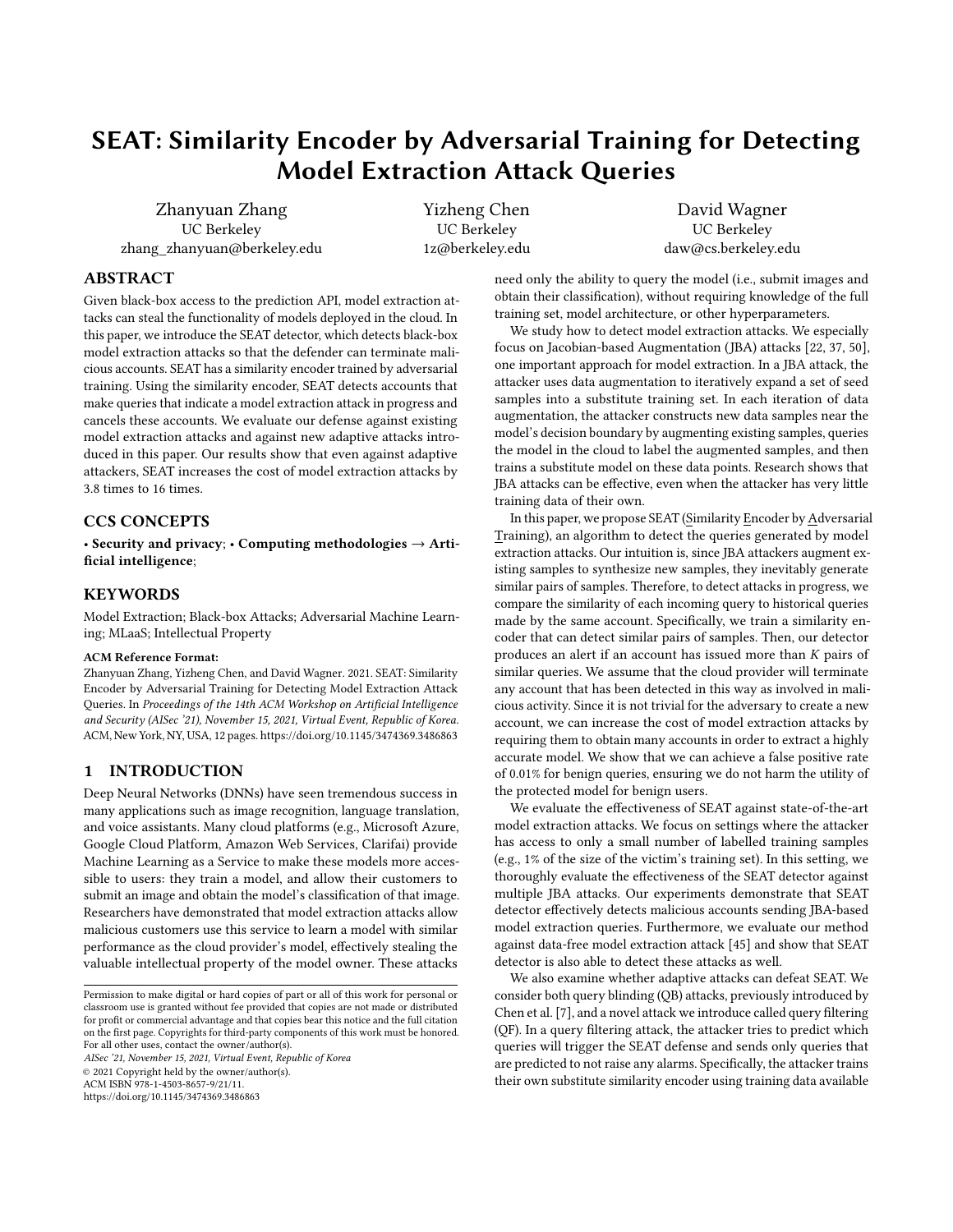to them and emulates the SEAT detector on each query before submitting it to the cloud. The intuition is that if the attacker's substitute encoder is similar enough to the defender's encoder, then this may help the attacker evade detection. Our experiments show that these adaptive attacks are not able to defeat SEAT. Even when using the adaptive QF attack, the attacker would need 33 fake accounts to successfully extract the model when it is defended by SEAT, compared to only one account for an undefended model. QB attacks are somewhat more successful, but an attacker using QB would still need 23 fake accounts to successfully extract the model.

We show that SEAT is more effective than other existing detectors. We compare against state-of-the-art model extraction attack detectors that can operate in an account-based setting, specifically, the out-of-distribution detector (OOD) [\[1\]](#page-10-4) and PRADA [\[22\]](#page-10-0). Our experimental results show that SEAT increases the fake accounts needed by adaptive attackers to successfully extract a model by 3.8–16×, compared to state-of-the-art detectors.

In summary, we make the following contributions:

- We propose SEAT, a new method to detect black-box model extraction attacks. We show it can detect Jacobian-based augmentation attacks and data-free model extraction attacks.
- We show that Jacobian-based augmentation attacks are most effective when the attacker has access to only a very small set of samples from the original training set.
- We propose a new adaptive attack, the query filtering attack, that is specifically designed to evade the SEAT detector. Our results show that the SEAT detector is still effective against this adaptive attack.

In the rest of the paper, we introduce the threat model and related works (section [§2\)](#page-1-0), explain our SEAT detector (section [§3\)](#page-3-0), evaluate its security against adaptive attacks, and finally presents experimental results demonstrating that SEAT is both effective and robust (section [§4\)](#page-5-0).

## <span id="page-1-0"></span>2 BACKGROUND & RELATED WORKS

In this section, we give an overview on model extraction attack algorithms and existing defenses from prior works.

## 2.1 Notations

In this paper, we denote the victim's model as  $F_V$ , the extracted model as  $F_A$ , the victim's training set as  $X_V$ .

## 2.2 Threat Model

2.2.1 Adversary's Goal. The adversary aims to obtain an extracted model that performs well on the victim's task. Specifically, the adversary wants to maximize the accuracy of the extracted model on the victim's test set, which we denote as the extraction accuracy. Other goals [\[21\]](#page-10-5), such as obtaining high prediction agreement between the victim model and the extracted model [\[8,](#page-10-6) [21,](#page-10-5) [22,](#page-10-0) [37,](#page-10-1) [44\]](#page-10-7) or exactly recovering the victim's weights [\[2,](#page-10-8) [4,](#page-10-9) [28,](#page-10-10) [31,](#page-10-11) [44\]](#page-10-7), are not the focus of this paper.

2.2.2 Account-Based Defense. We focus on the account-oriented setting. We assume a user must create an account to query the prediction API. The account could be associated with a credit card, a valid phone number, or a mobile device ID, so if we detect misbehavior, we can block the user's account and it is not trivial to create a new account. An attacker could create multiple fake accounts [\[7,](#page-10-3) [11,](#page-10-12) [27,](#page-10-13) [49\]](#page-11-2), and with enough fake accounts any defense could be circumvented, but we assume the cost of doing so scales with the number of fake accounts. Every time our system detects that an account is behaving maliciously, the account making the queries is blocked and the attacker must create a new account to continue the attack. Thus, we measure the effectiveness of a defense scheme by the number of fake accounts an attacker would need to successfully extract an accurate model. We aim to increase this number to design a successful detection system, even when attackers have knowledge of the defense and perform adaptive attacks.

2.2.3 Seed Samples. We assume the attacker has access to a limited number of data samples. We call these the seed samples. These may be a subset of the training set used by the cloud provider or samples from the same distribution; or they may be from some other publicly available dataset with a different distribution. We assume the number of seed samples is strictly limited: e.g., from 1% to 10% of the size of the victim's training set.

2.2.4 Black-box Hard-label Attack. We assume the adversary has black-box query access to the victim's model via the prediction API. We assume the API only provides hard label response, i.e., the API returns the predicted label without prediction probabilities. Removing prediction probabilities makes attacks harder, thereby requiring more queries for successful model extraction, or reduces the extracted model's accuracy [\[44\]](#page-10-7).

As an exception, when we evaluate SEAT against data-free attacks, we give the attacker more advantage by providing the prediction probabilities (section [§2.4\)](#page-2-0), demonstrating that SEAT can detect data-free attacks even when prediction probabilities are returned.

2.2.5 Query Budget. We assume that there is a limit to how many queries an attacker can make to the prediction API, which we denote as the query budget  $B$ .

2.2.6 Query-based Attacks. We focus on detecting model extraction attacks that work by making queries to the prediction API. Other attacks, such as functionally-equivalent extraction attacks [\[4,](#page-10-9) [21\]](#page-10-5) and hardware side channel attacks [\[48\]](#page-11-3), are out of the scope of this paper. There are three main categories of query-based attacks, which we discuss next.

## <span id="page-1-1"></span>2.3 Jacobian-based Augmentation Attacks

Many existing model extraction attacks fall into the category of Jacobian-based Augmentation (JBA) attack [\[22,](#page-10-0) [37,](#page-10-1) [50\]](#page-11-1).

2.3.1 Attack Algorithm. The JBA attacker constructs a surrogate training set by iteratively expanding the seed query set based on information returned from the victim model's prediction API.

Algorithm [2](#page-2-1) presents the details of JBA attack. The algorithm takes what the attacker has access to as input: a seed query set  $X_0$ , prediction API of the victim's model  $F_V$ , and the query budget  $B$ . In addition, the attack also requires an augmentation algorithm  $Aug$ , and parameters to indicate the number of training epochs within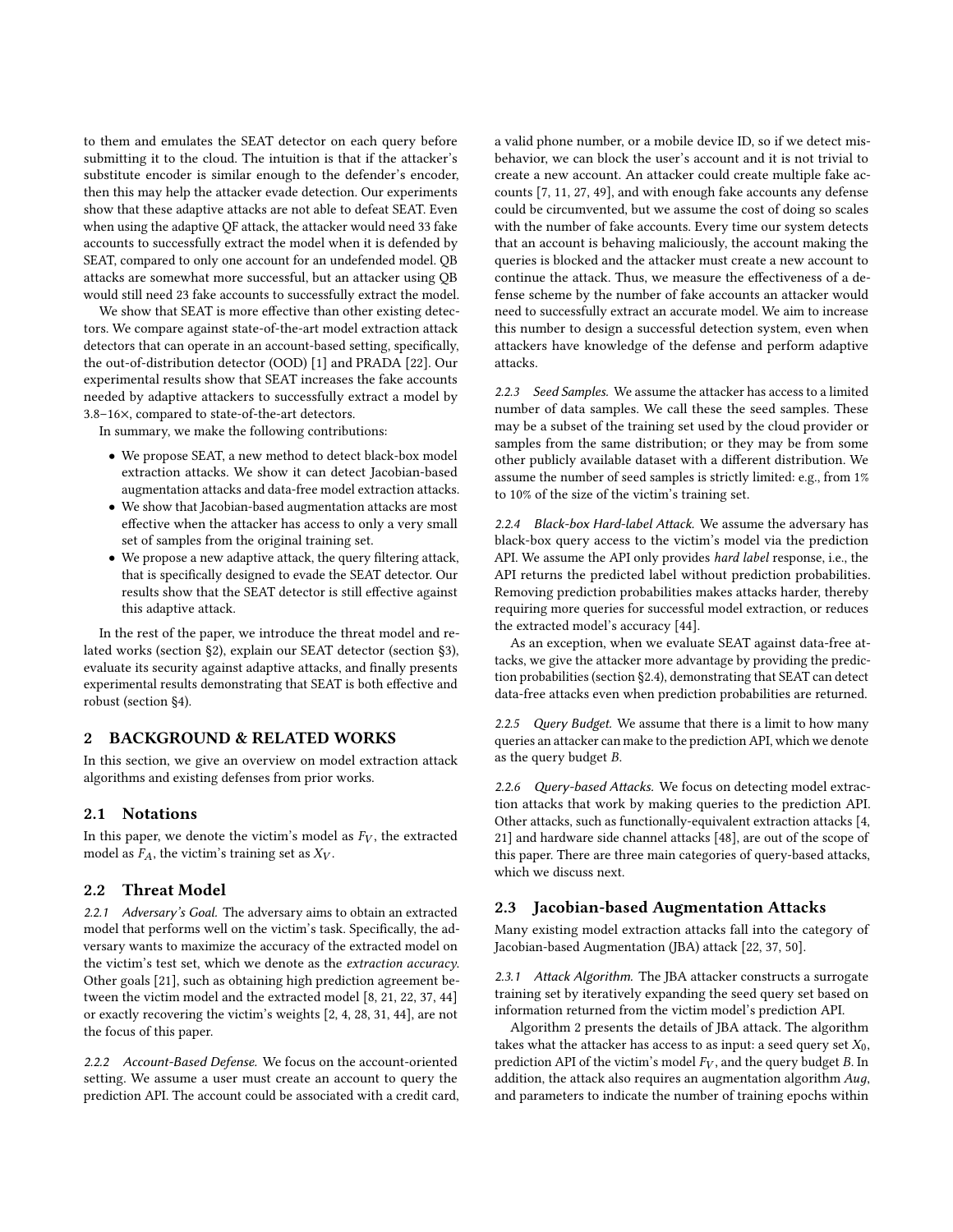Algorithm 1 Augmentation Algorithm

**Input:** Original data  $x$ ; Extracted  $F_A$ ; Loss function  $\mathcal{L}$ : Number of Steps k; Step Size  $\alpha$ Output: Synthesized data  $x$ for step in  $1, 2, \ldots, k$  do 2:  $x' \leftarrow x' - \alpha \cdot \text{sign}(\nabla_x(\mathcal{L}(x, F_A(x))))$ end for 4: return  $x'$ 

<span id="page-2-8"></span>each augmentation round  $(n)$  and after all rounds  $(N)$ . As output, Algorithm [2](#page-2-1) returns the extracted model  $F_A$ .

First, the attacker queries the victim model to obtain the labels for the seed query set, and initializes the surrogate training set  $D_T$ with labeled seed samples (step [1](#page-2-2) and step [2\)](#page-2-3). This uses  $m$  queries out of the total query budget  $B$ . Then, the attacker initializes and trains the extracted model for  $n$  epochs (step [3\)](#page-2-4). From step [4](#page-2-5) to step [11,](#page-2-6) the attacker iteratively uses an augmentation algorithm to generate new samples, queries the new samples, expands the surrogate training set, and retrains the extracted model  $F_A$  for n epochs, until the query budget is exhausted. Finally, the attacker obtains a surrogate model by reinitializing  $F_A$  and training it on the full augmented query set (step [11\)](#page-2-6).

The augmentation algorithm is essential to the JBA attack (step [7,](#page-2-7) Algorithm [2\)](#page-2-1), since the adversary relies on augmented data to explore some important properties (i.e. decision boundary) of the victim's model. The augmentation algorithm takes the existing surrogate training samples  $D_T$  and the current version of the extracted model  $F_A$ , and outputs the set of augmented samples. Since the adversary has only black-box access, the current  $F_A$  serves as a proxy to approximate the gradients of the victim's model. Algo-rithm [1](#page-2-8) shows the procedure to perturb each data point  $x$  within  $D_T$  to generate a new augmented sample x', via the guidance of the Jacobian calculated from some loss function  $\mathcal{L}(x, F_A(x))$ .

2.3.2 Attack Variants. Different Jacobian-based extraction algorithms mainly differ in their loss functions  $\mathcal{L}$ , which are usually designed based on the loss functions for crafting adversarial examples.

Papernot et al. [\[37\]](#page-10-1) and Juuti et al. [\[22\]](#page-10-0) proposed loss functions similar to those used by targeted and non-targeted Projected Gradient Descent attack (PGD)[\[29\]](#page-10-14). Yu et al. [\[50\]](#page-11-1) investigated using loss functions from the Carlini-Wagner  $\ell_2$  attack (CW\_ $\ell_2$ ) [\[5\]](#page-10-15) and the Feature Adversary Attack[\[42\]](#page-10-16). Yu et al. [\[50\]](#page-11-1) also proposed Feature Fool (FF), which constructs the loss function as the  $\ell_2$  distance between the original data  $x$  and augmented data  $x^\prime$  plus a triplet margin loss [\[46\]](#page-10-17).

## <span id="page-2-0"></span>2.4 Data-free Model Extraction Attacks

Data-free model extraction (DFME) attacks construct a surrogate training set by synthesizing samples and querying the victim for the labels of these samples, without requiring access to a seed query set. For example, the adversary can synthesize samples using line search, or by training some generative models.

<span id="page-2-5"></span><span id="page-2-3"></span>Algorithm 2 Jacobian-based Augmentation Attacks

<span id="page-2-4"></span><span id="page-2-2"></span>

| Algoritumi 2 jacobian-based Augmentation Attacks                                       |
|----------------------------------------------------------------------------------------|
| <b>Input:</b> Seed query set $X_0 = \{x_1, x_2, , x_m\}$ ;                             |
| Prediction API of the victim's model $F_V$ ;                                           |
| Query budget B;                                                                        |
| Augmentation Algorithm Auq;                                                            |
| $n$ training epochs for each augmentation round;                                       |
| N training epochs after all rounds                                                     |
| <b>Output:</b> Extracted Model $F_A$                                                   |
| 1: $Y_0 \leftarrow F_V(X_0)$ (Send queries to $F_V$ )                                  |
| 2: $D_T$ ← {(X <sub>0</sub> , Y <sub>0</sub> )}                                        |
| 3. Initialize $F_A$ and train it on $D_T$ for <i>n</i> epochs                          |
| 4: while Number of queries $\lt B$ - m do                                              |
| Initialize $X_Q$ as a set<br>5:                                                        |
| <b>for</b> for all x in $D_T$ <b>do</b><br>6:                                          |
| $x_q \leftarrow \text{Aug}(x, F_A; \mathcal{L}, k, \alpha)$ (Generate new query)<br>7: |
| $y_q \leftarrow F_V(x_q)$ (Send queries to $F_V$ )<br>8:                               |
| $D_T \leftarrow D_T \cup \{(x_q, y_q)\}\$<br>9:                                        |
| end for<br>10:                                                                         |
| Reinitialize $F_A$ and train it on $D_T$ for <i>n</i> epochs<br>11:                    |
| $12:$ end while                                                                        |
| 13: Reinitialize $F_A$ and train it on $D_T$ for N epochs                              |
| 14: <b>return</b> $F_A$                                                                |
| Tromar et al [44] proposed on elgorithm to extrest she                                 |

<span id="page-2-7"></span><span id="page-2-6"></span><span id="page-2-1"></span>Tramèr et al. [\[44\]](#page-10-7) proposed an algorithm to extract shallow neural networks. They first generate some random data points, and then synthesize additional data using line search among these ran-dom points. In their implementation<sup>[1](#page-2-9)</sup>, line search is essentially binary search to find the middle point between two samples.

Truong et al. [\[45\]](#page-10-2) proposed a data-free model extraction attack based on Generative Adversarial Networks (GANs) [\[13\]](#page-10-18). The adversary trains a generator  $G$  to generate samples that maximize the disagreement between the victim's model  $F_V$  and the extracted model  $F_A$ , and also trains  $F_A$  to minimize such disagreement. The disagreement is captured by a loss function  $\mathcal{L}$ . The adversary's objective function is

<span id="page-2-10"></span>
$$
\min_{F_A} \max_{G} \mathbb{E}_{z \sim \mathcal{N}(0,1)} \left[ \mathcal{L}(F_V(G(z)), F_A(G(z))) \right] \tag{1}
$$

The adversary alternates between training  $G$  and training  $F_A$ , until the query budget is exhausted. Note that equation [\(1\)](#page-2-10) involves  $F_V$ , but the adversary only has black-box access to the victim's model, so they need extra queries to approximate the gradient  $\nabla_x F_V(x)$  by the Forward Differences method [\[12\]](#page-10-19). Specifically, they compute the gradient by independently sampling  $m$  directions  $Z_i$ from the standard normal distribution:

$$
\nabla_{\text{FWD}} F_V(x) = \frac{1}{m} \sum_{i=1}^{m} \frac{F_V(x + \epsilon \cdot Z_i) - F_V(x)}{\epsilon} Z_i \tag{2}
$$

## <span id="page-2-11"></span>2.5 Sampling-based Extraction Attacks

Researchers have also proposed model extraction attacks that use specialized sampling techniques. Unlike JBA and DFME attacks, sampling-based attacks do not generate data, but rather, they learn some sampling strategy to sample informative data from their query sets, and construct a surrogate dataset by using the victim model to label the data. The adversary then trains the extracted model on

<span id="page-2-9"></span><sup>1</sup>https://github.com/ftramer/Steal-ML/blob/master/neural-nets/utils.py#L296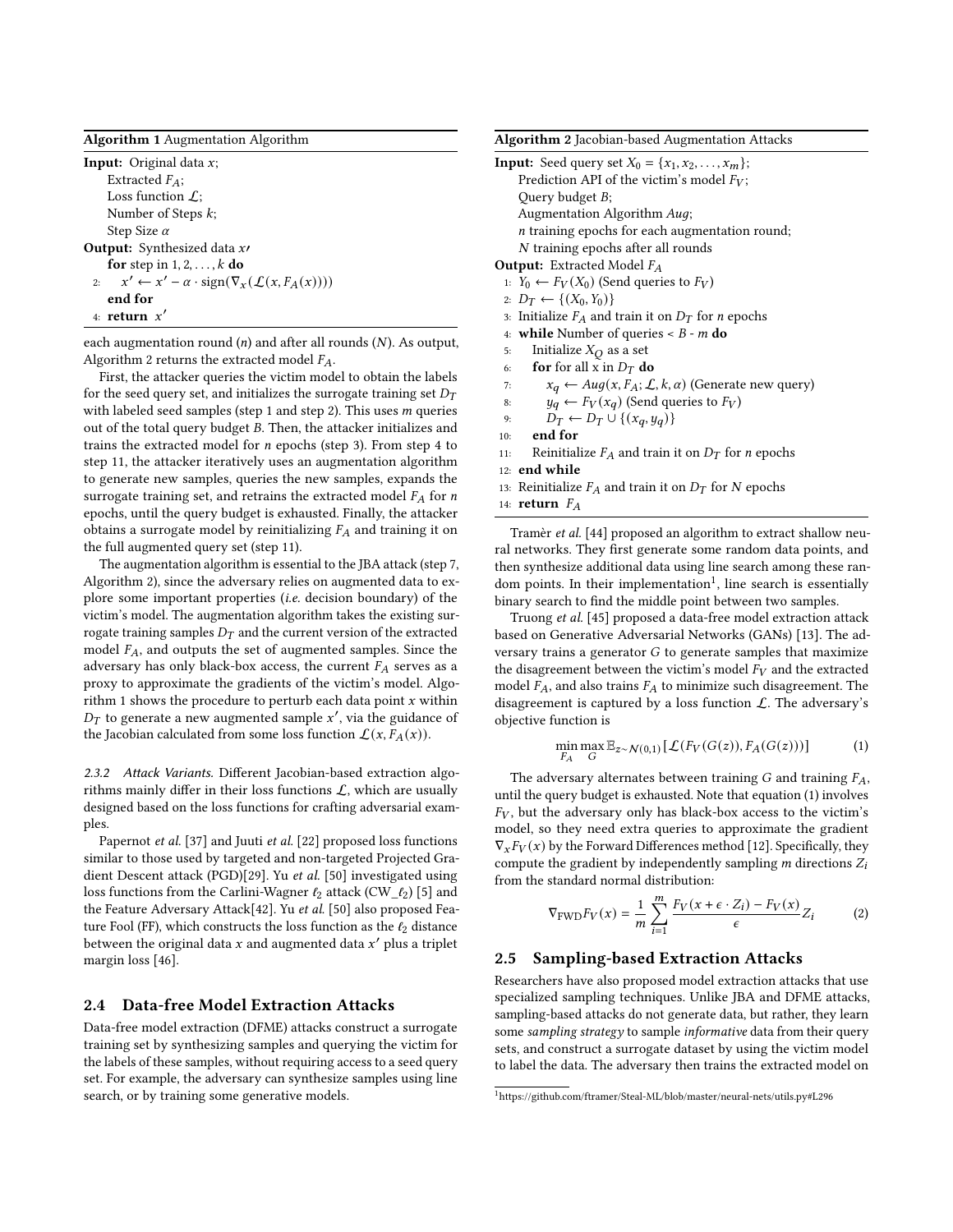the surrogate dataset. Researchers have proposed several ways to learn the sampling strategy.

Correia-Silva et al. [\[8\]](#page-10-6) proposed CopyCat, which randomly samples from datasets that may or may not be in the same problem domain as the victim, and queries the victim for these samples. People often call this strategy the *random sampling strategy*, and it usually serves as a baseline to compare against for other strategies.

Orekondy et al. [\[34\]](#page-10-20) proposed KnockoffNet, which uses an adaptive strategy to select samples to query. The reward function for learning the strategy encourages selecting high-confidence samples, diverse samples, and samples that reveal the difference between the victim model and the extracted model.

Pal et al. [\[36\]](#page-10-21) proposed the Uncertainty, K-center, DFAL, and DFAL+K-center strategies in their ActiveThief. These strategies evaluate all the samples in the adversary's query set and collect the best k samples by their evaluation functions.

Detecting sampling-based attacks is not the focus of this paper, since sampling-based attacks only query natural images and require many seed images and thus fall outside our threat model.

## <span id="page-3-2"></span>2.6 Detection Schemes

In this section, we introduce existing defenses or detection schemes against model extraction attacks.

2.6.1 PRADA. Juuti et al.[\[22\]](#page-10-0)'s PRADA detects model extraction attacks based on the observation that the  $l_2$  distance among benign queries follows normal distribution. PRADA monitors the distribution of min<sub> $x \in$ history</sub>  $||x - x_{\text{new query}}||_2$  and checks the normality of this distribution with the Shapiro-Wilk normality test. Unfortunately, Chen et al. [\[7,](#page-10-3) § 5.3] show that an attacker using a query blinding attack can avoid being detected by PRADA, and Yu et al. [\[50,](#page-11-1) § VI.A] show that the attacker can bypass PRADA by manipulating the query distribution.

2.6.2 Out-of-distribution Detector. Atli et al. [\[1\]](#page-10-4) and Kariyappa et al. [\[24\]](#page-10-22) proposed out-of-distribution (OOD) detectors. Atli et al. train a binary classifier to distinguish whether a query comes from the same distribution as the victim's training set. Kariyappa et al. fine-tune the protected model such that it tends to output high top-1 prediction confidence on in-distribution data, whereas the top-1 prediction confidence for OOD data is uniformly distributed from 0 to 1. While Atli et al. do not propose what the defender should do when OOD queries are detected, in Adaptive Misinformation [\[24\]](#page-10-22), the defender returns inconsistent labels to those detected OOD queries. Essentially, Adaptive Misinformation assumes all OOD queries are adversarial. In comparison, we assume all the natural data are benign in this paper.

# <span id="page-3-3"></span>2.7 Other Defenses

2.7.1 Prediction Poisoning/Modification. Orekondy et al. [\[35\]](#page-10-23) propose prediction poisoning, which perturbs the prediction probabilities returned by the victim model. Specifically, given a loss function L, they add perturbation  $\epsilon^*$  to a output y while maintaining API utility, where  $\epsilon^*$  is:

$$
\epsilon^* = \max_{\epsilon} \angle (\nabla_{F_A} L(F_A, y + \epsilon), \nabla_{F_A} L(F_A, y))
$$

In other words,  $\epsilon^*$  represents misinformation that gives a wrong direction to adversaries when they use this contaminated output to train  $F_A$  on some loss  $L$ . One critical weakness is that an attacker can easily post-process the output into a one-hot vector, and ignore the probabilities, and mount any hard-label model extraction attack.

Kariyappa et al. [\[23\]](#page-10-24) defend against model extraction attacks by detecting queries that do not come from the same distribution as the training data and treating them as malicious. They train an Ensemble of Diverse Models (EDM) to produce accurate predictions on in-distribution data, but yield inconsistent prediction on outof-distribution (OOD) data. Each query is assigned to one of these models based on a secret hash.

2.7.2 Detectors against Black-box Attacks. Black-box adversarial example attacks [\[3,](#page-10-25) [6,](#page-10-26) [19,](#page-10-27) [32\]](#page-10-28) send a sequence of queries to the victim model in order to craft adversarial examples. Our similaritybased detector is inspired by Chen et al.'s Stateful Detector (SD) for detecting adversarial example attacks [\[7\]](#page-10-3). SD maps each query to a feature vector using a similarity encoder and stores the vectors for all past queries. For each query, it computes the average distance to its k-nearest neighbors; if this distance is below some threshold, it treats the query as malicious and cancels the account that issued the query. In Section [§4.8,](#page-8-0) we show that SD is not effective at detecting model extraction attack queries, and our SEAT detector is more suitable for this task.

Blacklight by Li et al. [\[27\]](#page-10-13) is another method for detecting blackbox adversarial example attacks. Blacklight also measures the similarity among adversarial queries, measuring similarity using the  $L_2$ distance rather than using perceptual similarity measures. We do not use  $L_2$  distance in our defense because it can be evaded with query blinding attacks.

#### <span id="page-3-0"></span>3 METHODOLOGY

In this section, we introduce the SEAT (Similarity Encoder trained byAdversarial Training) detector to defend against black-box model extraction attacks. We monitor incoming queries and terminate the user's account if any suspicious behavior is detected from the account.

The SEAT detector has two components: 1) a similarity encoder helps detect similar queries (Section [§3.1\)](#page-3-1) and 2) a detection scheme monitors the number of similar pairs (Section [§3.2\)](#page-4-0).

#### <span id="page-3-1"></span>3.1 SEAT

We train a similarity encoder to detect similar images, such as might be generated by a model extraction attack. We observe that JBA attacks augment queries in ways that are similar to crafting adversarial examples. Motivated by this observation, we train a similarity encoder to recognize these queries, using adversarial training.

To train our similarity encoder, we start from taking the victim model without the last classification layer as a pre-trained similarity encoder, and then fine-tune the model using adversarial training. During fine-tuning, we minimize a contrastive loss that encourages a small distance between the embeddings of similar pairs of samples, and a large distance between embeddings of different pairs. We construct similar pairs of samples using the projected gradient descent (PGD) attack [\[29\]](#page-10-14) that generates adversarial examples.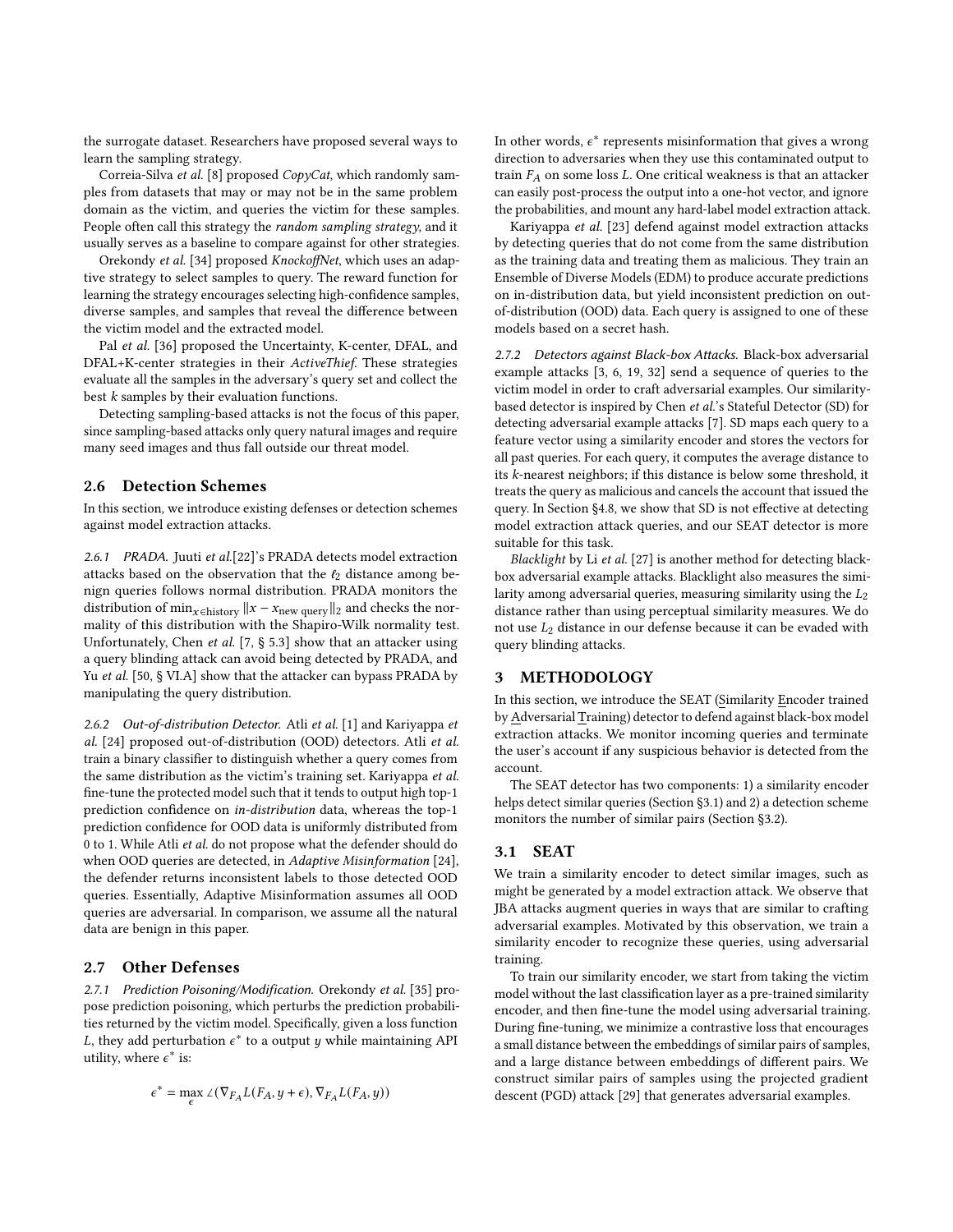Our contrastive loss function follows previous works that train a similarity encoder to recognize visually similar images [\[7,](#page-10-3) [15\]](#page-10-29):

$$
\mathcal{L}(x_0, x_+, x_-, f) = ||f(x_0) - f(x_+)||_2^2
$$
  
+ max{0, m<sup>2</sup> - ||f(x\_0) - f(x\_-)||\_2^2} (3)

<span id="page-4-1"></span>In equation [\(3\)](#page-4-1), *m* is a constant, *f* is a similarity encoder,  $x_0$  is a natural image,  $x_{+}$  is a positive sample which f should consider closed to  $x_0$ , and  $x_$  is a negative sample, a different natural image from  $x_0$  that f should consider far away from  $x_0$ . While Chen et al. [\[7\]](#page-10-3) show that generating  $x_{+}$  by image random transformations (e.g. rotation, scaling, cropping, etc.) is sufficient for detecting blackbox adversarial examples, we empirically find that this is insufficient for detecting model extraction attacks (more details in section [§4.5\)](#page-7-0). Instead, we generate  $x_{+}$  by projected gradient descent (PGD) attack and show that using adversarial training significantly improves the effectiveness of the similarity encoder to detect model extraction √ queries. We find that setting  $m = \sqrt{10}$  is sufficient.

## <span id="page-4-0"></span>3.2 Similar Pairs

The second component of our detector is a detection scheme based on similar pairs. JBA model extraction attacks generate many pairs of similar images: they take each seed image  $x_i$ , and augment it to a perturbed image  $x_i'$ , so during a JBA attack we expect to see many pairs  $(x_i, x'_i)$  of similar queries to the victim model. Therefore, we count the number of similar pairs of queries.

We use the similarity encoder to encode all queries from an account and log them all. For each new query, the defender checks whether this new query is similar to any historical query from the same account. A similar pair  $(q_i, q_j)$  is a pair of queries where the  $l_2$  distance between their feature vectors  $f(q_i)$  and  $f(q_i)$  is less than some threshold  $\delta$ , i.e.,  $\ell_2(f(q_i), f(q_j)) < \delta$ . Once the number of similar pairs exceeds some threshold of tolerance  $N_{\text{thresh}}$ , our detector will raise an alarm and we will cancel that account. The defender can tune  $N_{\rm thresh}$  and  $\delta$  to control the false positive rate (FPR). We choose to keep  $N_{\rm thresh}$  fixed to 50 and tune  $\delta$ . The smaller  $\delta$  is, the more sensitive the detector will be, and thus the higher its FPR. We use binary search to find the best  $\delta$  such that FPR  $\approx 0.01\%$ for benign queries.

Note that our strategy differs from that used by SD [\[7\]](#page-10-3) for detecting adversarial examples. Attacks for generating adversarial examples typically produce one large cluster where all queries are similar to each other, so SD raises an alarm if the  $k$ -nearest neighbor distance of a query is below some threshold. In contrast, model extraction attacks produce a large number of small clusters, one cluster per seed image (with each cluster containing possibly as few as 2 images). This makes counting the number of similar pairs more appropriate for detecting model extraction attacks. See Figure [1](#page-4-2) for a visual comparison.

#### <span id="page-4-5"></span>3.3 Adaptive Attacks

An effective detector should be robust enough to detect adaptive attacks, where the attacker is aware about the defense technique and employs adaptive strategies to evade the detection. In this section, we first introduce query filtering, a new adaptive attack designed to target the SEAT detector (section [§3.3.1\)](#page-4-3). Then, we

<span id="page-4-2"></span>

Figure 1: Illustration of detection schemes. Left: SD [\[7\]](#page-10-3) measures  $r_{\text{avg}}$ , the average  $l_2$  distance to the  $k$  nearest queries, and cancels the account if it is below some threshold. Right: SEAT counts the number of similar pairs (circled in green), i.e., pairs whose  $\ell_2$  distance is less than some threshold. Since similar pairs of queries in model extraction attacks do not necessarily form a single cluster, SEAT is better suited for detecting model extraction attacks.

summarize another adaptive attack proposed by Chen et al. [\[7\]](#page-10-3), query blinding (section [§3.3.2\)](#page-4-4).

Both of these adaptive attacks can be used by any model extraction attack. The attacker can use query filtering before sending the queries to the victim's model  $F_V$  (e.g., step [7](#page-2-7) in Algorithm [2\)](#page-2-1) to eliminate or modify queries that may be caught by the SEAT detector.

<span id="page-4-3"></span>3.3.1 Query Filtering. We propose query filtering (QF), a new adaptive attack strategy designed to evade the SEAT detector. In this attack, the attacker locally emulates the detector and removes those queries that are predicted to raise the detector's alarm. For instance, if the attacker knows that the defender is using a similarity encoder to detect similar queries, the attacker can build a substitute detector  $D<sub>sub</sub>$  by training a substitute similarity encoder  $E<sub>sub</sub>$  and tuning a substitute detection threshold  $\delta_{\text{sub}}$ . Then, the attacker can remove those queries which  $D_{sub}$  believes are suspicious. Depending on the threat model, the attacker can train this  $D_{sub}$  on either a subset of  $F_V$ 's training set  $X_V$ , or a publicly accessible dataset that is descriptively similar to  $X_V$ . We believe QF is a very strong adaptive attack since it allows the attacker to take advantage of full knowledge of how the victim sets up the defense.

<span id="page-4-4"></span>3.3.2 Query Blinding. Query blinding (QB), proposed by Chen et al. [\[7\]](#page-10-3), is another adaptive attack strategy against similarity-based detectors. QB hides an actual query  $x$  by apply some random transformation function t. In particular, the adversary sends  $x' = t(x; r)$ to  $F_V$ , where r is a parameter that controls the amount of distortion introduced. The transformation is designed so that  $F_V(x')$  will hopefully be similar to  $F_V(x)$ , yet x' will be very different from x. With QB, step [7](#page-2-7) in Algorithm [2](#page-2-1) becomes  $\mathcal{Y}_T \leftarrow F_V(t(\mathcal{X}_T; r))$  and the rest of the algorithm remains unchanged.

Following [\[7\]](#page-10-3), we choose a wide range of random image transformations (e.g. rotation, scaling, random noise, etc.) and apply their default  $r$  values for the query blinding attacks. We also follow the setting and architecture in [\[7\]](#page-10-3) to examine an auto-encoder blinding function. We train the auto-encoder blinding function  $t_{\text{auto}}$  such that for a model F we have  $F(t_{\text{auto}}(x, r)) \approx F(x)$ . As illustrated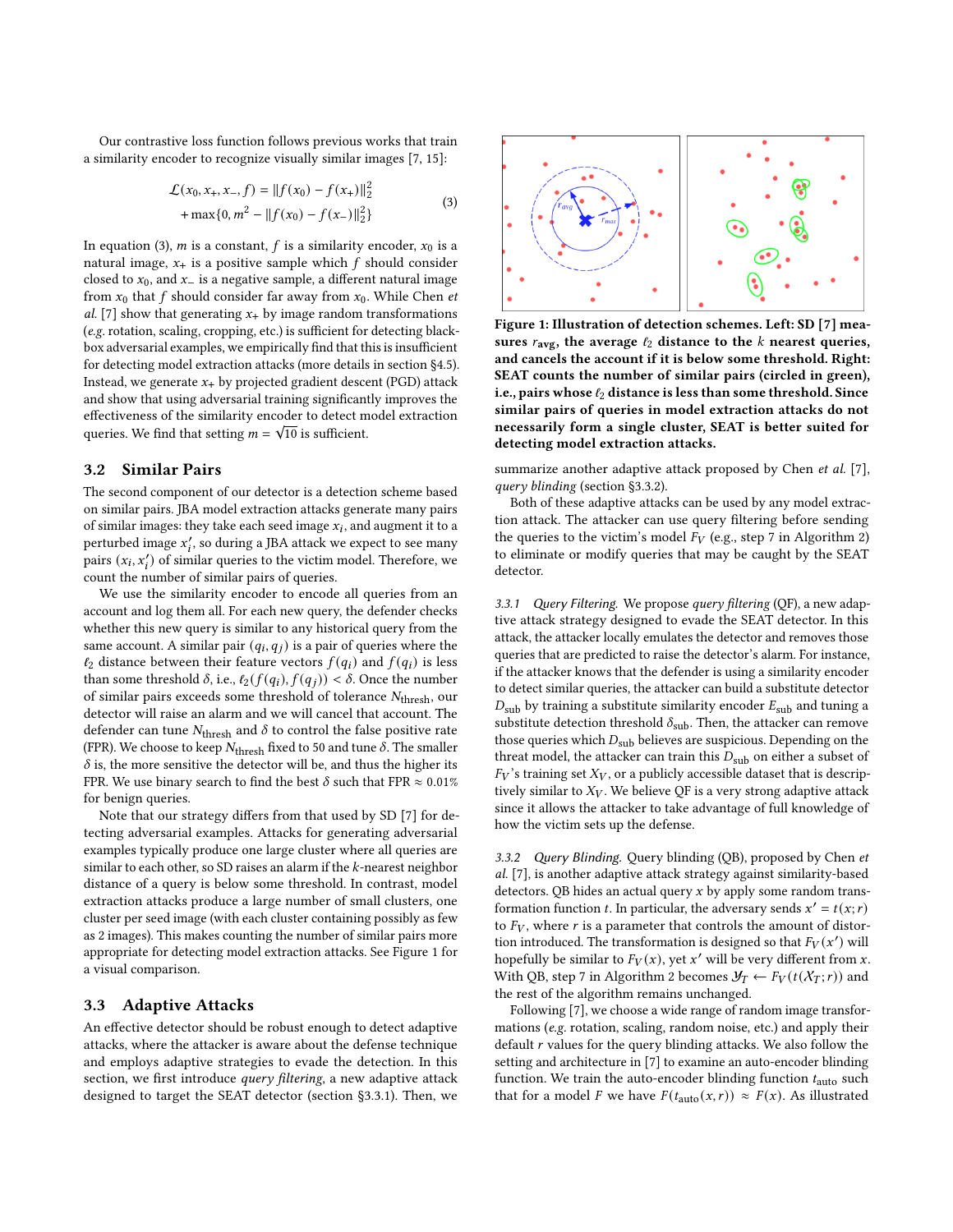<span id="page-5-1"></span>

Figure 2: Left: Original input images; Right: Images after query blinding is applied. We use an auto-encoder that learns to allocate random noise to positions in the input that have minimal impact on the model output.

in figure [2,](#page-5-1) a well-trained auto-encoder blinding function can redistribute the input noise so that it has minimal impact on model outputs. An adaptive attacker can train an auto-encoder  $t_{auto}$  and substitute model F using either a subset of  $F_V$ 's training set  $X_V$ , or a publicly available dataset that is closed to  $X_V$ , depending on the threat model.

## <span id="page-5-0"></span>4 EXPERIMENTS

In this section, we evaluate the SEAT detector from the following aspects. We will first study the effect of different threat models where the attacker has different levels of access to seed samples (Section [§4.2\)](#page-5-2). Then, we describe how we train the similarity encoder to make SEAT as effective as possible (Section [§4.5\)](#page-7-0), and evaluate its false positive rate (Section [§4.4\)](#page-7-1). We show that the SEAT detector can effectively detect non-adaptive attacks (Section [§4.5\)](#page-7-0), as well as adaptive query filtering and adaptive query blinding attacks (Section [§4.6\)](#page-8-1). Moreover, SEAT detector can also detect data-free model extraction attacks (Section [§4.7\)](#page-8-2). Lastly in Section [§4.8,](#page-8-0) we compare the SEAT detector to other baseline defenses, and in Section [§4.9,](#page-9-0) we conduct a ablation study to show that the pair-based detection scheme in SEAT detector outperforms a cluster-based one as used in SD.

## 4.1 Experiment Settings

4.1.1 Model Architectures. In all experiments for random sampling (RS) and JBA attacks, the victim model is VGG16 [\[43\]](#page-10-30) with batch normalization [\[20\]](#page-10-31). We use a pre-trained CIFAR10 classifier as victim model<sup>[2](#page-5-3)</sup>, which has 93.38% accuracy on the test set. For simplicity, we denote it as VGG16 in the rest of the paper. We allow the attacker to use the same model architecture as the victim for the extracted model, and to start training from weights pre-trained on ImageNet [\[10\]](#page-10-32).

Similarity encoder in SEAT. We train a similarity encoder by starting from the victim's model (i.e. same architecture and weights) without the last classification layer, and then fine-tune the encoder by adversarial training, as described in section [§3.](#page-3-0)

Surrogate similarity encoder. For our experiments with Query Filtering (section [§3.3.1\)](#page-4-3), the attacker trains a surrogate similarity encoder. We show the experiment results by two architectures for the surrogate encoder: VGG16 without the last layer (the same architecture as the victim's encoder), and the 5-layer CNN architecture applied in [\[7\]](#page-10-3) (which we denote as 5-layer).

4.1.2 Model Extraction Attack Algorithms. We run three types of model extraction attack algorithms: random sampling (RS), different variants of the Jacobian-based Augmentation (JBA) attack, and datafree model extraction (DFME) attack.

Random Sampling (RS): The RS attack randomly selects some samples from a dataset that the attacker has access to, and queries the victim model to label the samples (Section [§2.5\)](#page-2-11). Using the labeled samples, the attacker trains an extracted model. In our experiments the attacker has either 500 or 5,000 samples. We experiment with 9 different datasets as described in Section [§4.2.](#page-5-2)

JBA: As discussed in section [§2.3,](#page-1-1) the JBA attack can use any algorithm to craft adversarial examples. We experiment with three different variants, JB-top3, JBA-PGD and JBA-CW\_l2, named according to the technique used to generate adversarial examples. In each iteration of the attack, we choose the top-3 predictions of the extracted model rather than the victim's to craft targeted adversarial examples using some augmentation algorithms.

**JB-top3:** Following [\[35\]](#page-10-23), we rename *I-FGSM* [\[22\]](#page-10-0) to *JB-top3*. We adapt the implementation and hyperparameters from Orekondy et al. [\[35\]](#page-10-23).

**JBA-PGD** and **JBA-CW\_l2:** We use PGD [\[29\]](#page-10-14) and CW  $\ell_2$  attacks, as implemented by Foolbox3 [\[40,](#page-10-33) [41\]](#page-10-34) in PyTorch [\[38\]](#page-10-35). Unless specified otherwise, we use the default settings in Foolbox3 Py-Torch. In JBA-PGD we use targeted  $\ell_{\infty}$  PGD with default settings and  $\epsilon = 8/255$  (unless specified otherwise). In JBA-CW\_l2, we use targeted CW  $\ell_2$  attack [\[5\]](#page-10-15), with 150 steps and 5 binary search steps.

Data-free model extraction (DFME): We use the official im-plementation of DFME<sup>[3](#page-5-4)</sup>. Both the victim and adversary use Resnet34-8x [\[16\]](#page-10-36); the victim model achieves 95.54% accuracy on the CIFAR10 test set<sup>[4](#page-5-5)</sup>.

All the accuracy scores (in %) are rounded to their nearest integers, and vary within  $\pm 1\%$ .

## <span id="page-5-2"></span>4.2 Seed Query Set

We experiment with 9 different seed query sets to simulate different dataset access an attacker might have, listed in the first column of Table [1.](#page-6-0) They include the subset of victim's training set CIFAR10, and 8 other publicly available datasets of different complexity ([\[9,](#page-10-37) [10,](#page-10-32) [14,](#page-10-38) [25,](#page-10-39) [26,](#page-10-40) [33,](#page-10-41) [39,](#page-10-42) [47\]](#page-11-4)). Some datasets are descriptively similar to the victim's training set, such as CINIC10; whereas, other datasets are very different from the victim's training set, e.g., SVHN, Indoor67, and CUBS200. We reshape images to  $32 \times 32$  to be consistent with inputs to the victim's model trained on CIFAR10. We compare

<span id="page-5-3"></span> $2$ pre-trained weights can be downloaded here https://github.com/tribhuvanesh/prediction-poisoning#victim-models

<span id="page-5-4"></span> $^3$ https://github.com/cake-lab/datafree-model-extraction

<span id="page-5-5"></span> ${}^4\mathrm{The}$  pre-trained weights of the victim can be found at https://github.com/VainF/Data-Free-Adversarial-Distillation#0-download-pretrained-models-optional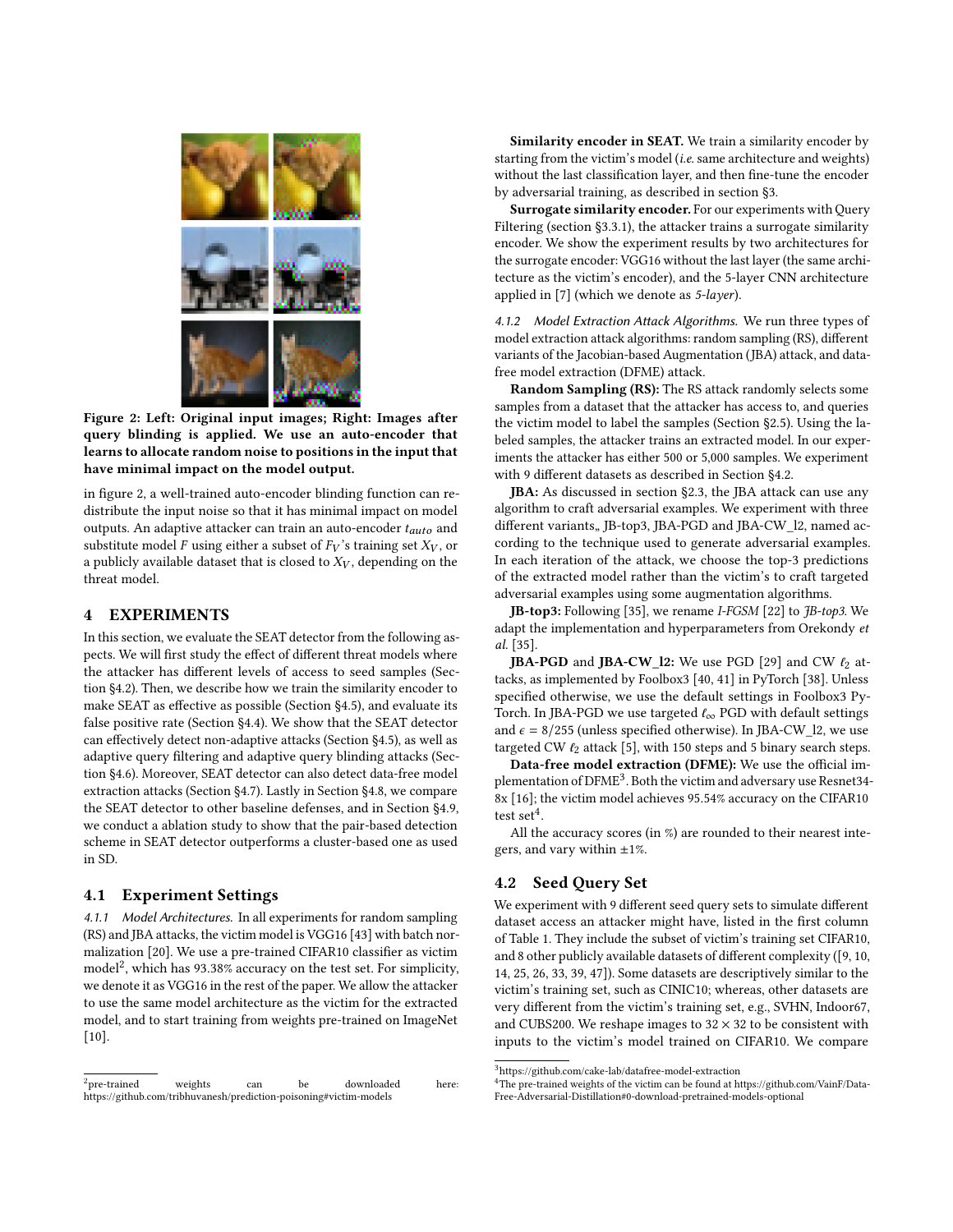<span id="page-6-0"></span>Table 1: Accuracy of CIFAR10 models extracted by RS (random sampling baseline), JB-top3, JBA-PGD attackers, when they have access to different seed query sets. We compare 500 seed samples vs 5,000 seed samples randomly selected from 9 different datasets. Given access to 500 samples from the original CIFAR10 training set, the JBA-PGD attacker improves the extraction accuracy by 7% compared to the RS baseline, significantly higher than 2% gain in the 5,000 seed samples setting.

| Number of Seed Samples |                   | 500 |     |               | 5.000 |             |       |     |           | $50.000$ <sup>T</sup> |             |                    |
|------------------------|-------------------|-----|-----|---------------|-------|-------------|-------|-----|-----------|-----------------------|-------------|--------------------|
| Seed Query Set         | <b>Size</b>       | RS  |     | $JB$ -top $3$ |       | $IBA-PGD^*$ | RS    |     | $IB-top3$ |                       | $IBA-PGD^*$ | RS                 |
|                        |                   | Acc | Acc | Gain          | Acc   | Gain        | Acc   | Acc | Gain      | Acc                   | Gain        | Acc                |
| <b>CIFAR10</b> [25]    | 50,000            | 66% | 69% | $+3%$         | 73%   | $+7%$       | 85%   | 87% | $+2%$     | 87%                   | $+2%$       | N/A                |
| CINIC10[9]             | 70,000            | 58% | 64% | $+6%$         | 69%   | $+11%$      | 78%   | 84% | $+6%$     | 84%                   | $+6%$       | 89%                |
| TinyImageNet[26]       | 100,000           | 46% | 57% | $+11%$        | 61%   | $+15%$      | 69%   | 78% | $+9%$     | 78%                   | $+9%$       | 84%                |
| ImageNet1k[10]         | 1,281,167         | 44% | 57% | $+13%$        | 62%   | $+18%$      | 67%   | 78% | $+11%$    | 78%                   | $+11%$      | 85%                |
| CIFAR100 [25]          | 50,000            | 43% | 55% | $+12%$        | 58%   | $+15%$      | 68%   | 78% | $+10%$    | 78%                   | $+10%$      | 84%                |
| Caltech256[14]         | 30,607            | 44% | 49% | $+5%$         | 58%   | $+14%$      | 63%   | 77% | $+14%$    | 77%                   | $+14%$      | 78%                |
| Indoor $67[39]$        | 14.280            | 33% | 44% | $+11%$        | 51%   | $+18%$      | 50%   | 70% | $+20%$    | 71%                   | $+21%$      | 63%                |
| CUBS200[47]            | 6.033             | 20% | 23% | $+3%$         | 31%   | $+11%$      | 31%   | 46% | $+15%$    | 54%                   | $+23%$      | 36%                |
| SVHN[33]               | 23,380            | 19% | 24% | $+5%$         | 32%   | $+13%$      | 24%   | 40% | $+16%$    | 43%                   | $+19%$      | 36%                |
|                        | Number of Oueries | 500 |     | 50,000        |       | 50,000      | 5,000 |     | 50,000    |                       | 50,000      | $50.000^{\dagger}$ |

\* JBA-PGD uses  $\epsilon = 8/255$ . <sup>†</sup> Caltech256, Indoor67, CUBS200, and SVHN have fewer than 50,000 images in the datasets, so the RS attacker does not use up all the 50,000 query budget.

the effectiveness of different attacks given 500, 5,000, or 50,000 seed samples, which are 1%, 10%, or 100% of the query budget respectively. In particular, we run the random sampling (RS) attack as the baseline attack, since the attacker only queries the seed samples and does not use any data augmentation technique. We evaluate the gain of extraction accuracy of JB-top3 and JBA-PGD attacks over the RS baseline, shown in the Gain columns in Table [1.](#page-6-0)

Our first observation is, JBA-PGD and JB-top3 attacks are not very effective compared to RS if the attacker already has access to 5,000 images (10% of training samples) from the victim's training set. By examining the row of CIFAR10 in Table [1,](#page-6-0) we notice that when the attacker has 5,000 seed samples, the gain of JBA-top3 and JBA-PGD attacks is only 2% improvement over the extraction accuracy of RS. However, if the attacker has only 500 seed samples, the extraction accuracy gain of JBA-PGD increases to 7%, which is more significantly than the 5,000 seed samples scenario. Therefore, for the rest of the paper, we decide to focus on the threat model where the attacker has access to only 500 of seed samples.

We are also interested in the performance of JBA attacks when the distribution of the seed query set is different from the victim's training set. In practice, a realistic attacker may not have access to any of the original training samples, but instead may be able to collect publicly available datasets from a different distribution. Different rows of Table [1](#page-6-0) show the extraction accuracy of different attackers when they have access to the seed samples from the corresponding datasets. Among the 8 datasets other than CIFAR10, CINIC10 is most similar to CIFAR10, so the extraction accuracy is the highest. Even though TinyImageNet is larger than CINIC10, the extraction accuracy using seed samples from TinyImageNet is lower than using CINIC10, this means the similarity to the victims dataset is very important to extract an accuracy model. Across all seed query sets, the extraction accuracy of JBA-PGD is consistently higher than JB-top3, when the attacker has access to only 500 seed samples.

As reference, we show the extraction accuracy of RS when the attacker has 50K seed samples in the last column of Table [1,](#page-6-0) which simulates the situation where the attacker has access to a large amount of natural images. Using seed samples from all but three datasets (Indoor67, CUBS200, and SVHN), the RS attack outperforms JBA attacks. Note that Indoor67, CUBS200, and SVHN have less than 50K data in their training set. Therefore, the RS attacker only queries all available samples from these dataset, without consuming the full 50K query budget. However, JBA attacks can make additional queries and thus outperforms the RS attack using these three datasets.

Summary: We will focus on the threat model where the attacker has access to only 500 seed samples, since the extraction accuracy gain for JBA attacks in CIFAR10 is more significant in this setting. Moreover, JBA-PGD attack is more effective than JB-top3 given access to different types of seed query sets.

## 4.3 Training SEAT

<span id="page-6-1"></span>Table 2: Against the SEAT detector with four different similarity encoders, we show the number of accounts required for the attacker to extract the model. The best SEAT detector is trained using PGD attacks with  $\epsilon = 8/255$ .

| <b>IBA-PGD</b> | RT | SEAT (Ours) with $\epsilon$ |                   |    |  |  |  |
|----------------|----|-----------------------------|-------------------|----|--|--|--|
| F              |    | 8/255                       | $16/255$ $24/255$ |    |  |  |  |
| 8/255          | 13 | 65                          | 43                | 28 |  |  |  |
| 16/255         | 9  | 52                          | 32                | 22 |  |  |  |
| 24/255         |    | 41                          | 25                | 18 |  |  |  |
| 32/255         | 6  | 33                          | 20                | 15 |  |  |  |
| 40/255         | 4  | 28                          | 17                | 12 |  |  |  |
|                |    |                             |                   |    |  |  |  |

To train the similarity encoder in our SEAT detector, we experiment with different methods to generate similar pairs and choose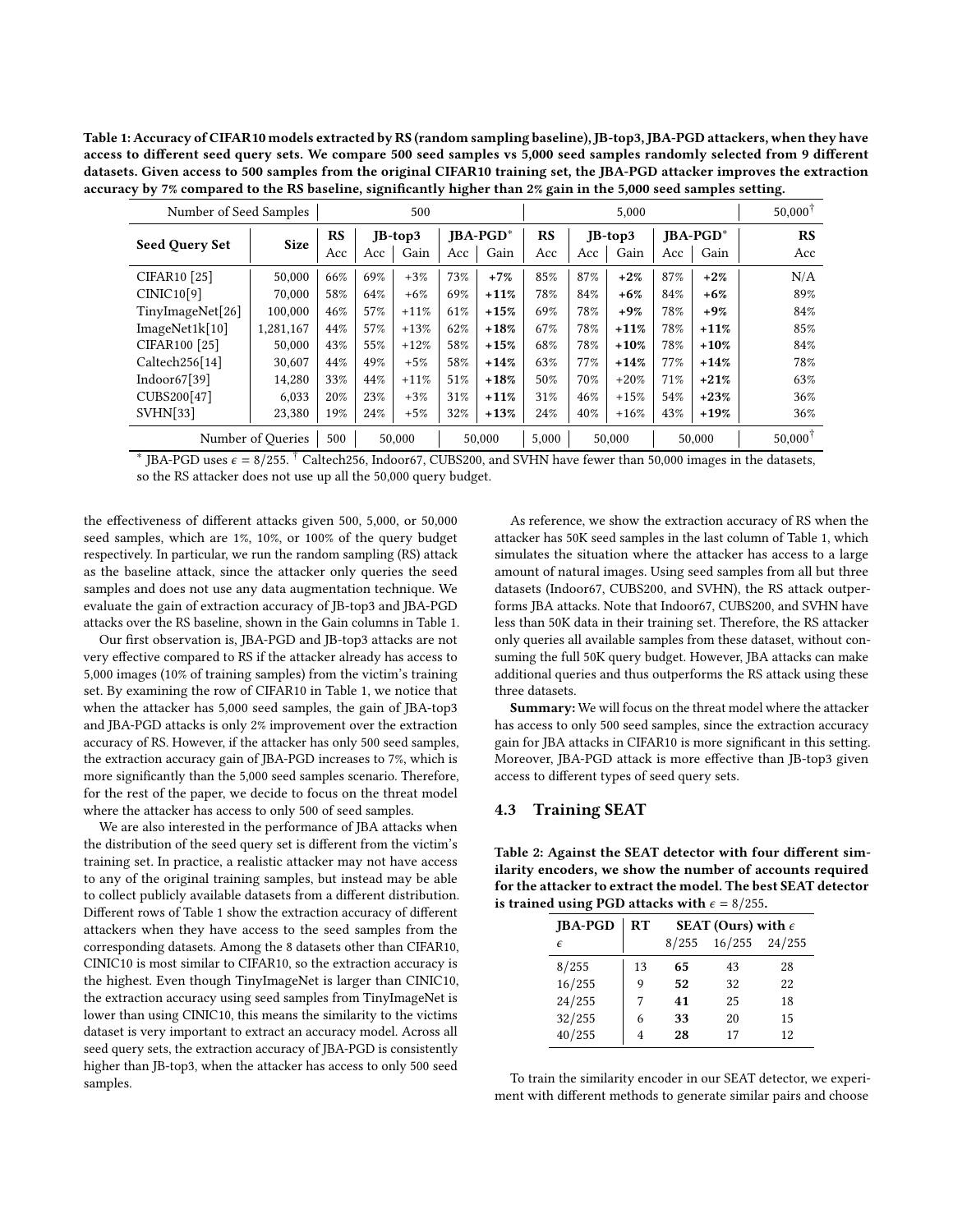the strongest detector. We train three similarity encoders by adversarial training with PGD attack for 30 epochs: for each natural image, PGD generates a positive sample by perturbing it for 40 iterations with random start and  $\epsilon = 8/255$ , 16/255, or 24/255. Moreover, following the Stateful Detector [\[7\]](#page-10-3), we train a fourth similarity encoder using random transformations (RT), by slightly distorting and transforming images to generate positive pairs. The details of the distortion parameters are in Table [12](#page-11-5) in Appendix [B.](#page-11-6) Then, we tune the similarity threshold  $\delta$  to meet the requirement of 0.01% false positive rate on benign queries, using both the training and test samples in CIFAR10 and CINIC10.

The best detector should be able to cancel the most victim's accounts. Therefore, we run the JBA-PGD attacks given 500 CIFAR10 images as the seed query set, with  $\epsilon = 8/255, 16/255, 24/255, 32/255$ , and 40/255. Table [2](#page-6-1) shows the number of accounts the attacker needs to extract the model when four different SEAT detectors are deployed. Each column in the table corresponds to a different training method. When the similarity encoder is trained by PGD with  $\epsilon = 8/255$ , the attacker needs the highest number of accounts, no matter what  $\epsilon$  the attacker uses. For the rest of the paper, we will use the SEAT detector trained by PGD with  $\epsilon = 8/255$  in the experiments.

#### <span id="page-7-1"></span>4.4 False Positive Rate

In table [3,](#page-7-2) there are 13 experiments, each with benign queries from a different dataset, and false positive rates are estimated by the percentage of benign queries raising alarms. 12 of these datasets (all except CIFAR10) are hold-out sets, and they have not been used for training the defense. Table [3](#page-7-2) shows that the false positive rate (FPR) of our SEAT detector is very low when benign users send queries from different query sets. Across 13 different datasets, the FPR of benign queries are all under 0.05%. In particular, to show that our detector maintains low FPR even when a user is sending naturally similar queries, we select 4 datasets: KaggleFrames<sup>[5](#page-7-3)</sup> for video frames, GTSRB[\[17\]](#page-10-43) for traffic sign recognition, LFW[\[18\]](#page-10-44) for face recognition, and VGGFlower17  $^6$  $^6$  for flower recognition. KaggleFrame is a video frame dataset, and the other three datasets have naturally similar samples within the same class/category (e.g., face and traffic sign recognition). The FPR for these datasets remains low. In Section [§4.8,](#page-8-0) we will show that we achieve better FPRs in comparison to existing detection schemes. For example, the FPR of KaggleFrames is 0.05% for our detector, but 0.9% FPR for PRADA and 0.2% of FPR for the stateful detector (Table [9\)](#page-9-1).

#### <span id="page-7-0"></span>4.5 Effectiveness of SEAT Detector

Without deploying the SEAT detector, the attacker only needs one account to query the victim's prediction API. To evaluate the effectiveness of SEAT detector, we measure the number of fake accounts an attacker needs to query the protected model, which increases the cost for non-adaptive attackers to extract a model.

Table [4](#page-7-5) summarizes the number of fake accounts and the extraction accuracy for different variants of JBA attackers after deploying the SEAT detector. The JBA attackers have access to 500 seed samples from CIFAR10. The JB-top3 attacker and JBA-CW\_ $\ell_2$  attackers

<span id="page-7-2"></span>

| Table 3: False Positive Rate of SEAT Detector |  |  |
|-----------------------------------------------|--|--|
|-----------------------------------------------|--|--|

| <b>Query Set</b>     | <b>FPR</b> |
|----------------------|------------|
| CIFAR <sub>10</sub>  | 0.012%     |
| TinyImageNet         | 0.007%     |
| ImageNet1k           | 0.010%     |
| CIFAR100             | 0.013%     |
| <b>SVHN</b>          | 0.026%     |
| CINIC <sub>10</sub>  | 0.009%     |
| Indoor <sub>67</sub> | 0.006%     |
| CUBS200              | 0.017%     |
| Caltech256           | 0.027%     |
| KaggleFrames         | 0.050%     |
| <b>GTSRB</b>         | 0.010%     |
| <b>LFW</b>           | 0.012%     |
| VGG-Flower17         | 0.037%     |

<span id="page-7-5"></span>Table 4: The number of accounts needed by different variants of JBAs (with 500 CIFAR10 seed samples) to extract the CIFAR10 model protected by the SEAT Detector, with the corresponding extraction accuracy.

| <b>IBA</b>                  | # Accounts | Ex. Acc. |
|-----------------------------|------------|----------|
| $JB$ -top $3$               | 122        | 69%      |
| <b>IBA-CW</b> $\ell_2$      | 109        | 62%      |
| JBA-PGD $\epsilon = 8/255$  | 65         | 73%      |
| JBA-PGD $\epsilon = 16/255$ | 52         | 74%      |
| JBA-PGD $\epsilon = 24/255$ | 41         | 75%      |
| JBA-PGD $\epsilon = 32/255$ | 33         | 72%      |
| JBA-PGD $\epsilon = 40/255$ | 28         | 71%      |

need more than 100 accounts, and the extraction accuracy is lower than models obtained by the JBA-PGD attackers. This is consistent with our finding in Section [§4.2](#page-5-2) that JBA-PGD outperforms JB-top3.

For different JBA-PGD attackers, Table [4](#page-7-5) shows that the number of fake accounts decreases as  $\epsilon$  increases, since a larger  $\epsilon$  makes the augmented samples dissimilar. However, as  $\epsilon$  increases, the extraction accuracy first increases and then decreases, and  $\epsilon$  = 24/255 has the highest extraction accuracy. Given this result, we choose  $\epsilon = 24/255$  as the setup for JBA-PGD attack in the rest of the paper.

<span id="page-7-6"></span>Table 5: The number of accounts and extraction accuracy for JBA-PGD attack ( $\epsilon = 24/255$ ) to extract the model protected by SEAT Detector, given access to different types of seed set.

| <b>Seed Set</b>      | # Accounts | Ex. Acc. |
|----------------------|------------|----------|
| CIFAR <sub>10</sub>  | 41         | 75%      |
| TinyImageNet         | 29         | 62%      |
| ImageNet1k           | 35         | 58%      |
| CIFAR100             | 43         | 61%      |
| <b>SVHN</b>          | 48         | 33%      |
| CINIC <sub>10</sub>  | 30         | 70%      |
| Indoor <sub>67</sub> | 29         | 55%      |
| CUBS200              | 41         | 34%      |
| Caltech256           | 65         | 61%      |

Although we train the similarity encoder using PGD attacks on the victim's CIFAR10 training set, SEAT can also detect JBA

<span id="page-7-3"></span> $^5$ KaggleFrames:<https://www.kaggle.com/akshaybapat04/frames-from-video>

<span id="page-7-4"></span><sup>6</sup>VGGFlower17:<https://www.robots.ox.ac.uk/~vgg/data/flowers/17/>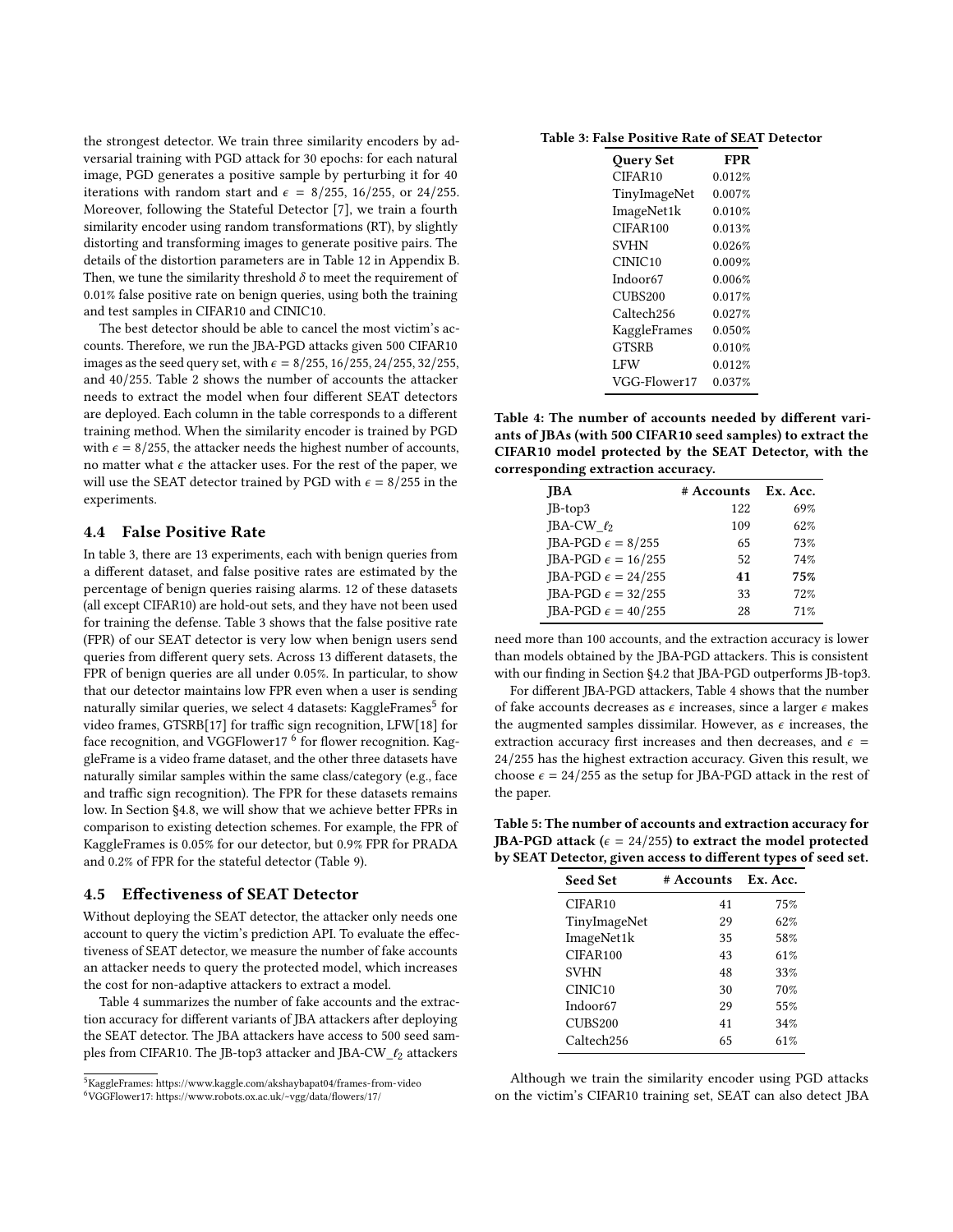attacks that use seed samples from other datasets. Table [5](#page-7-6) shows the number of accounts required by the SEAT detector for different types of seed sets, including 8 datasets other than CIFAR10. The results show that we increase the accounts needed by the attacker by at least 29 times, to as high as 65 times.

#### <span id="page-8-1"></span>4.6 Adaptive Attack Evaluation

An effective and robust defense scheme should work even when the attacker has full knowledge of the defense. In this section, we try to bypass our SEAT detector using the two adaptive attacks introduced in Section [§3.3:](#page-4-5) query filtering (QF, Section [§3.3.1\)](#page-4-3) and query blinding (QB, Section [§3.3.2\)](#page-4-4). The adaptive attackers have access to 500 CIFAR10 seed samples as the seed query set.

<span id="page-8-3"></span>Table 6: Number of fake accounts for adaptive QF and QB attackers to extract a model protected by SEAT detector, along with the extraction accuracy. Compared to the non-adaptive attacker, we make the best numbers of adaptive attackers in bold.

| <b>Adaptive Schemes</b> | <b>Strategies</b>      | # Accounts Ex. Acc. |     |
|-------------------------|------------------------|---------------------|-----|
| Non-adaptive            | N/A                    | 41                  | 75% |
| Query Filtering         | VGG16 + CINIC10        | 42                  | 75% |
|                         | 5-layer + CIFAR10 seed | 33                  | 75% |
|                         | Crop                   | 21                  | 71% |
|                         | <b>Brightness</b>      | 38                  | 61% |
|                         | Scale                  | 24                  | 73% |
|                         | Rotate                 | 41                  | 75% |
| Query Blinding          | Contrast               | 14                  | 61% |
|                         | Uniform                | 64                  | 62% |
|                         | Gaussian               | 65                  | 60% |
|                         | Translate              | 23                  | 73% |
|                         | Auto-encoder           | 31                  | 60% |

The QF attacker trains a surrogate similarity encoder to locally filter queries before sending them to the victim model. We experiment with two configurations of encoder architecture + similarity training set. The first configuration uses VGG16 with batch norm, the same as the victim's architure, and the attacker adversarially trains the simialrity encoder using surrogate dataset CINIC10 that is close to CIFAR10. In the second figuration, the attacker uses a 5-layer CNN architecture as in [\[7\]](#page-10-3), and adversarially trains the similarity encoder using 500 CIFAR10 seed samples. Table [6](#page-8-3) shows that the "5-layer + CIFAR10 seed" QF attacker is more effective than the other configuration, since the samples used for training is part of the victim's training set, and the small CNN architecture can learn an effective surrogate similarity encoder given the limited number of samples. However, SEAT detector still requires this QF attacker to use 33 fake accounts in order to extract a model.

We also experiment with the QB attack using a variety of random transformation strategies listed in Table [6.](#page-8-3) The details of the distortion parameters are in Table [12](#page-11-5) in Appendix [B.](#page-11-6) Among these QB attackers, contrast and crop transformations make the attacker use the fewest accounts, 14 and 21, respectively. However, their extraction accuracy is low, only 61% and 71%, respectively. The QB attacker using translate strategy achieves the second highest extraction accuracy, 73%, and reduces the number of accounts from 41 to 23, compared to the non-adaptive attacker. Therefore, we conclude

that, against the QB attacker, the SEAT detector still requires the attacker to use 23 accounts to extract an accurate model.

In appendix table [11,](#page-11-7) we demonstrate that our detector still works when the attacker is able to collect 5,000 natural images from CIFAR10, which implies less chance to generate similar pairs.

## <span id="page-8-2"></span>4.7 Detecting DFME Attack

Our SEAT detector can also detect queries generated by the DFME attack. Following the setting in previous work [\[45\]](#page-10-2), we grant 20M queries to DFME attacker. Also, we observe that the extraction accuracy of DFME converges around 20M queries. While its extraction accuracy is much higher than JBAs with 500 seed images, DFME needs way more queries than JBAs and are very easy to be detected by SEAT detector, shown in Table [8.](#page-9-2)

#### <span id="page-8-0"></span>4.8 Comparison with Existing Defenses

In this section, we compare our SEAT detector to four different baseline detectors to demonstrate that our detector is more effective and more robust.

The first baseline is a random detector, where we cancel a user's account for every 10,000 queries, which allows us to keep the false positive rate around 0.01%. Since the attacker is granted 50,000 query budget, one baseline detector will detect the attack 5 times in total, which means that the attacker needs 5 fake accounts to successfully extract a model. We mark this baseline detector as Random in tables [7](#page-9-3) and [9.](#page-9-1)

In addition, we choose the following three baseline detectors: out-of-distribution detector (OOD)[\[1\]](#page-10-4), stateful detector (SD)[\[7\]](#page-10-3), and PRADA [\[22\]](#page-10-0). Among existing model extraction defenses described in Section [§2.6](#page-3-2) and Section [§2.7,](#page-3-3) the OOD detector and PRADA can work under the account setting, i.e., we can set up the defense to detect whether an account holder is adversarial and cancel the account after each detection. The other baseline, SD, does not detect model extraction attacks, but it detects adversarial examples. However, SD also tracks the historical queries and compare the similarity among the queries. Therefore, we choose to compare our SEAT detector against SD as well. We tune the thresholds for theses detectors on the same tuning set as ours (CIFAR10 and CINIC10) to have FPR 0.01%.

We experiment with three JBA-PGD attacks ( $\epsilon = 24/255$ ) that use 500 seed images sampled from CIFAR10, TinyImageNet, and CINIC10, respectively. This simulates the threat models where the attacker has access to subset of victim's training set (CIFAR10), a more general dataset (TinyImageNet), and a highly similar surrogate dataset (CINIC10). In Table [7,](#page-9-3) we show the number of accounts for non-adaptive attacks in the "Vanilla" columns. The OOD and SD detectors are not effective, and they underperform the random baseline. On the other hand, both PRADA and SEAT detector can increase the number of accounts by order of magnitude.

Furthermore, we run adaptive query blinding (QB) attacks with random translation to compare PRADA against SEAT detector. As shown in the "Adaptive" columns in Table [7,](#page-9-3) the query blinding attack reduces the number of accounts for PRADA to at most 5, but it still needs 16 to 23 accounts for SEAT detector. PRADA compares images by  $\ell_2$ -distance, which is highly vulnerable to query blinding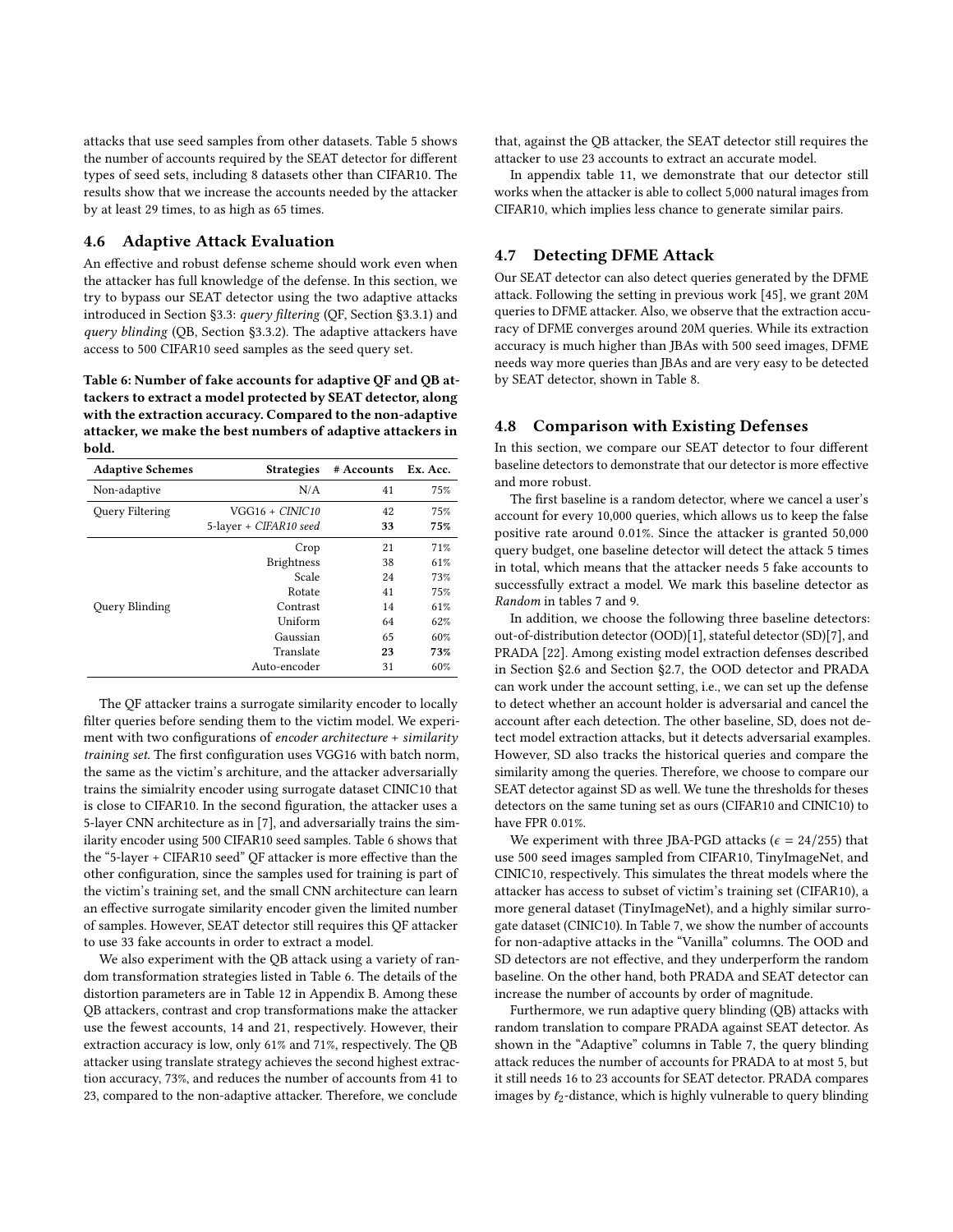<span id="page-9-3"></span>Table 7: Number of attacker accounts against baseline detectors and our SEAT detector. "Vanilla": non-adaptive attack. "Adaptive": adaptive query blinding attack with random translation.

|                     | <b>Random</b> | OOD[1]  | SD[7]   | PRADA[22] |          |         | <b>SEAT</b> (Ours) |
|---------------------|---------------|---------|---------|-----------|----------|---------|--------------------|
| Seed Images         | Vanilla       | Vanilla | Vanilla | Vanilla   | Adaptive | Vanilla | Adaptive           |
| CIFAR <sub>10</sub> |               |         |         | 203       |          | 41      | 23                 |
| TinyImageNet        |               |         |         | 218       |          | 29      | 19                 |
| CINIC <sub>10</sub> |               |         |         | 66        |          | 70      | 16                 |

<span id="page-9-2"></span>Table 8: Number of accounts for non-adaptive and adaptive DFME (20M Queries) attackers to extract a model protected by SEAT.

| <b>Adaptive Scheme</b> | <b>Strategies</b>      | # Accounts | Ex. Acc. |
|------------------------|------------------------|------------|----------|
| Non-adaptive           | N/A                    | 57010      | 89%      |
| <b>Query Filtering</b> | 5-layer + CIFAR10 seed | 57601      | 89%      |
|                        | Uniform                | 57707      | 87%      |
|                        | Gaussian               | 58443      | 88%      |
|                        | Scale                  | 57014      | 87%      |
| Ouery Blinding         | <b>Brightness</b>      | 58042      | 86%      |
|                        | Rotate                 | 57002      | 89%      |
|                        | Contrast               | 57826      | 73%      |
|                        | Crop                   | 57013      | 86%      |
|                        | Translate              | 56981      | 88%      |

attacks, (as shown in table [7\)](#page-9-3): it is easy to construct a similar image with a large  $\ell_2$ -distance (e.g., brighten the image). In contrast, SEAT uses a similarity encoder to measure image similarity, which is robust against query blinding attacks. Overall, when the seed images are from CIFAR10, the SEAT detector increases the number of accounts needed by the attacker by 23 times (from 1 to 23); and given TinyImageNet seed images, the SEAT detector increases the number of accounts by 3.8 times (from 5 to 19).

<span id="page-9-1"></span>Table 9: FPRs of the random detector, three existing defenses (PRADA, OOD, SD), and our SEAT detector.

| <b>Query Set</b>    | Random | PRADA[22] | OD[1]  | SD[7]  | <b>SEAT</b> (Ours) |
|---------------------|--------|-----------|--------|--------|--------------------|
| CIFAR10             | 0.01%  | 0.000%    | 0.013% | 0.008% | 0.012%             |
| TinyImageNet        | 0.01%  | 0.000%    | 0.005% | 0.006% | 0.007%             |
| CINIC <sub>10</sub> | 0.01%  | 0.000%    | 0.009% | 0.009% | 0.010%             |
| KaggleFrames        | 0.01%  | 0.900%    | 0.000% | 0.200% | 0.050%             |
| <b>GTSRB</b>        | 0.01%  | 0.004%    | 0.002% | 0.004% | 0.010%             |
| <b>LFW</b>          | 0.01%  | 0.012%    | 0.002% | 0.000% | 0.012%             |
| VGG-Flower17        | 0.01%  | 0.074%    | 0.000% | 0.000% | 0.037%             |

Table [9](#page-9-1) shows the FPR of different detectors when a user queries benign images from different datasets. The underlined numbers suggest that PRADA and SD become too sensitive if a benign user sends queries from KaggleFrames video frame dataset, where their FPR is much higher than our SEAT detector.

## <span id="page-9-0"></span>4.9 Ablation Study

We conduct an ablation study to demonstrate that our similar-pairbased detection scheme outperforms the cluster-based detection scheme. In this experiment, both detectors apply the same similarity encoder, and the only difference is their detection schemes. Table [10](#page-9-4) summarizes the results and show that similar-pair-based scheme is about 2× better than cluster-based.

<span id="page-9-4"></span>Table 10: Number of attacker accounts against cluster-based v.s. pair-based detection scheme in SEAT detector

|                     |                  | Cluster-based |    | Pair-based (Ours) |
|---------------------|------------------|---------------|----|-------------------|
|                     | Vanilla Adaptive |               |    | Vanilla Adaptive  |
| CIFAR <sub>10</sub> | 13               | 10            | 41 | 23                |
| TinyImageNet        |                  |               | 29 | 19                |
| CINIC <sub>10</sub> | 12               |               | 70 | 16                |

# 5 LIMITATIONS

#### 5.1 False Positive Rate

Although our SEAT detector achieves 0.01% false positive rate, it is worth mentioning that in reality, the number of benign queries is much larger than the adversarial ones. Therefore, a 0.01% FPR might still be too high for practical deployment because of the base rate problem.

#### 5.2 Other Adaptive Attacks

An anonymous reviewer suggested Query Partitioning (QP), an adaptive attack against our detector: the attacker avoids similar pairs sent from the same account by carefully partitioning queries and assigning them to different accounts. Suppose the attacker has  $m$  seed images, is granted a budget of  $B$  queries, and has  $N_A$ accounts. If  $N_A = B/m$ , then in each round, the attacker could sample  $m$  images, augment them, and query them, using a different account for each round. Because no two images derived from the same seed image are queried by the same account, SEAT is unlikely to detect this attack. For the parameters we focus on in this paper, this would require  $N_A = 50000/500 = 100$  accounts, which is more than a query blinding attack—thus this specific query partitioning attack is less effective than other attacks. We leave it to future work to determine whether some other partitioning might be more effective. For instance, it might be more effective to use account  $i$ to query images from rounds  $i$ ,  $i + 20$ ,  $i + 40$ , ...

#### 5.3 Pair Search Runtime

One performance bottleneck of the SEAT detector is the running time to search for similar pairs. The running time for each query is linear in the number of previous queries from the same account, but not the total number of previous queries. This might be acceptable for accounts that don't make too many queries, and perhaps hightraffic accounts could be subject to other mitigations (e.g., additional identity verification). It might be possible to speed up similar-pair search using locality-sensitive hashing; we have not explored this direction.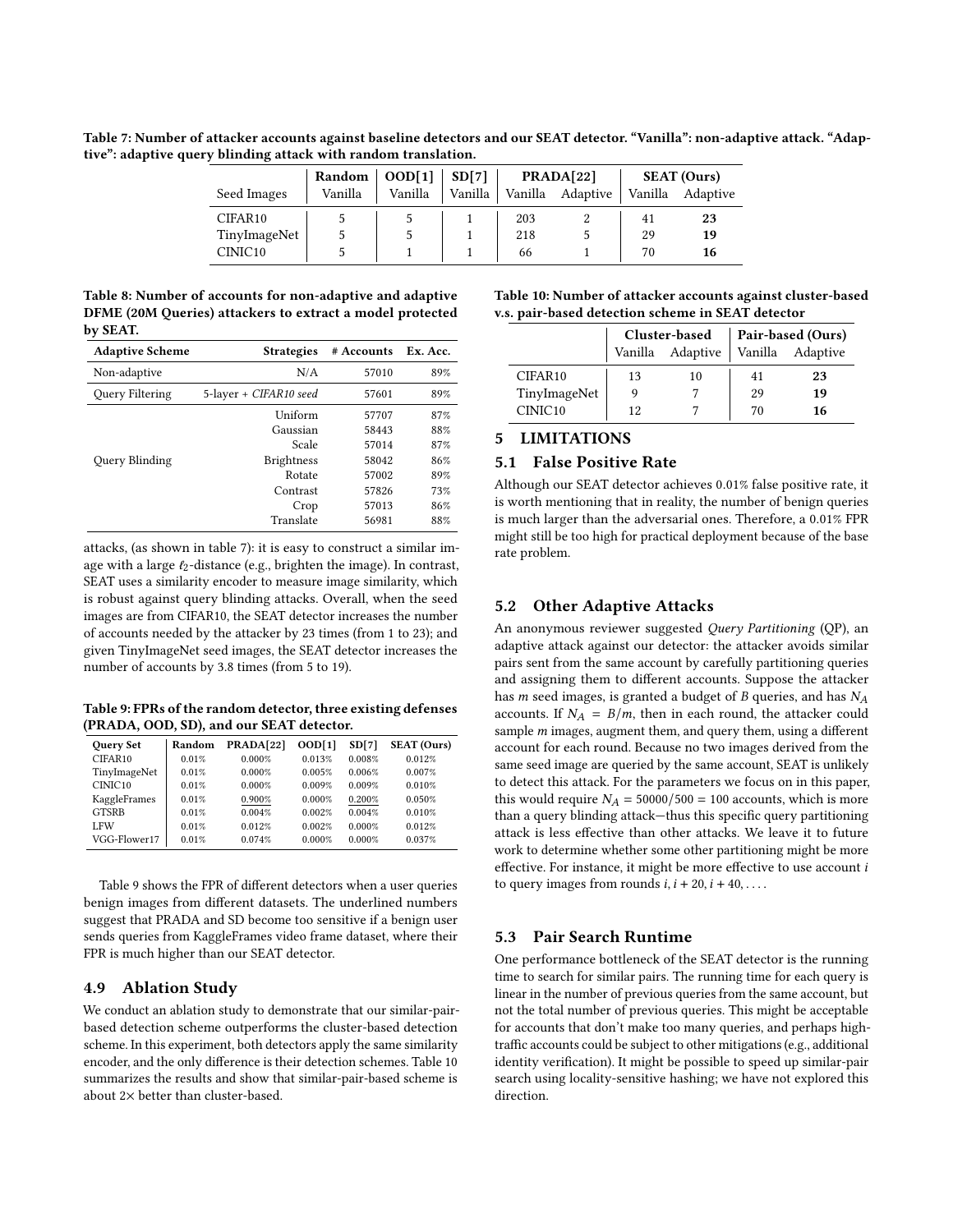## 6 CONCLUSION

In this paper, we have presented SEAT detector, a new detector for detecting Jacobian-based model extraction attacks. SEAT detector consists of a Similarity Encoder trained by Adversarial Training and similar-pair-based detection scheme. Our experiments have shown that SEAT outperforms existing detection schemes while maintaining high utility for benign users.

#### 7 ACKNOWLEDGEMENTS

We thank the anonymous reviewers for their constructive and valuable feedback. This research was supported by generous gifts from Open Philanthropy, Google, and Berkeley Artificial Intelligence Research (BAIR).

#### REFERENCES

- <span id="page-10-4"></span>[1] Buse Gul Atli, Sebastian Szyller, Mika Juuti, Samuel Marchal, and N. Asokan. 2020. Extraction of Complex DNN Models: Real Threat or Boogeyman? arXiv[:1910.05429](https://arxiv.org/abs/1910.05429) [cs.LG]
- <span id="page-10-8"></span>[2] Lejla Batina, Shivam Bhasin, Dirmanto Jap, and Stjepan Picek. 2018. CSI Neural Network: Using Side-channels to Recover Your Artificial Neural Network Information. arXiv[:1810.09076](https://arxiv.org/abs/1810.09076) [cs.CR]
- <span id="page-10-25"></span>[3] Wieland Brendel, Jonas Rauber, and Matthias Bethge. 2018. Decision-Based Adversarial Attacks: Reliable Attacks Against Black-Box Machine Learning Models. arXiv[:1712.04248](https://arxiv.org/abs/1712.04248) [stat.ML]
- <span id="page-10-9"></span>[4] Nicholas Carlini, Matthew Jagielski, and Ilya Mironov. 2020. Cryptanalytic Extraction of Neural Network Models. arXiv[:2003.04884](https://arxiv.org/abs/2003.04884) [cs.LG]
- <span id="page-10-15"></span>[5] Nicholas Carlini and David Wagner. 2017. Towards Evaluating the Robustness of Neural Networks. arXiv[:1608.04644](https://arxiv.org/abs/1608.04644) [cs.CR]
- <span id="page-10-26"></span>[6] Jianbo Chen, Michael I. Jordan, and Martin J. Wainwright. 2020. HopSkipJumpAttack: A Query-Efficient Decision-Based Attack. arXiv[:1904.02144](https://arxiv.org/abs/1904.02144) [cs.LG]
- <span id="page-10-3"></span>[7] Steven Chen, Nicholas Carlini, and David Wagner. 2019. Stateful Detection of Black-Box Adversarial Attacks. arXiv[:1907.05587](https://arxiv.org/abs/1907.05587) [cs.CR]
- <span id="page-10-6"></span>[8] Jacson Rodrigues Correia-Silva, Rodrigo Berriel, Claudine Santos Badue, Alberto Ferreira de Souza, and Thiago Oliveira-Santos. 2018. Copycat CNN: Stealing Knowledge by Persuading Confession with Random Non-Labeled Data. 2018 International Joint Conference on Neural Networks (IJCNN) (2018), 1–8.
- <span id="page-10-37"></span>[9] Luke N. Darlow, Elliot J. Crowley, Antreas Antoniou, and Amos J. Storkey. 2018. CINIC-10 is not ImageNet or CIFAR-10. arXiv[:1810.03505](https://arxiv.org/abs/1810.03505) [cs.CV]
- <span id="page-10-32"></span>[10] Jia Deng, Wei Dong, Richard Socher, Li-Jia Li, Kai Li, and Li Fei-Fei. 2009. ImageNet: A large-scale hierarchical image database. In 2009 IEEE Conference on Computer Vision and Pattern Recognition. 248–255. [https://doi.org/10.1109/CVPR.](https://doi.org/10.1109/CVPR.2009.5206848) [2009.5206848](https://doi.org/10.1109/CVPR.2009.5206848)
- <span id="page-10-12"></span>[11] John (JD) Douceur. 2002. The Sybil Attack. In Proceedings of 1st International Workshop on Peer-to-Peer Systems (IPTPS) (proceedings of 1st international workshop on peer-to-peer systems (iptps) ed.). [https://www.microsoft.com/en](https://www.microsoft.com/en-us/research/publication/the-sybil-attack/)[us/research/publication/the-sybil-attack/](https://www.microsoft.com/en-us/research/publication/the-sybil-attack/)
- <span id="page-10-19"></span>[12] John C Duchi, Michael I Jordan, Martin J Wainwright, and Andre Wibisono. 2012. Finite Sample Convergence Rates of Zero-Order Stochastic Optimization Methods.. In NIPS. Citeseer, 1448–1456.
- <span id="page-10-18"></span>[13] Ian J. Goodfellow, Jean Pouget-Abadie, Mehdi Mirza, Bing Xu, David Warde-Farley, Sherjil Ozair, Aaron Courville, and Yoshua Bengio. 2014. Generative Adversarial Networks. arXiv[:1406.2661](https://arxiv.org/abs/1406.2661) [stat.ML]
- <span id="page-10-38"></span>[14] Greg Griffin, Alex Holub, and Pietro Perona. 2006. Caltech256 Image Dataset. (2006). [http://www.vision.caltech.edu/Image\\_Datasets/Caltech256/](http://www.vision.caltech.edu/Image_Datasets/Caltech256/)
- <span id="page-10-29"></span>[15] R. Hadsell, S. Chopra, and Y. LeCun. 2006. Dimensionality Reduction by Learning an Invariant Mapping. In 2006 IEEE Computer Society Conference on Computer Vision and Pattern Recognition (CVPR'06), Vol. 2. 1735–1742. [https://doi.org/10.](https://doi.org/10.1109/CVPR.2006.100) [1109/CVPR.2006.100](https://doi.org/10.1109/CVPR.2006.100)
- <span id="page-10-36"></span>[16] Kaiming He, Xiangyu Zhang, Shaoqing Ren, and Jian Sun. 2015. Deep Residual Learning for Image Recognition. arXiv[:1512.03385](https://arxiv.org/abs/1512.03385) [cs.CV]
- <span id="page-10-43"></span>[17] Sebastian Houben, Johannes Stallkamp, Jan Salmen, Marc Schlipsing, and Christian Igel. 2013. Detection of Traffic Signs in Real-World Images: The German Traffic Sign Detection Benchmark. In International Joint Conference on Neural Networks.
- <span id="page-10-44"></span>[18] Gary B. Huang, Manu Ramesh, Tamara Berg, and Erik Learned-Miller. 2007. Labeled Faces in the Wild: A Database for Studying Face Recognition in Unconstrained Environments. Technical Report 07-49. University of Massachusetts, Amherst.
- <span id="page-10-27"></span>[19] Andrew Ilyas, Logan Engstrom, Anish Athalye, and Jessy Lin. 2018. Black-box Adversarial Attacks with Limited Queries and Information. In Proceedings of the 35th International Conference on Machine Learning (Proceedings of Machine Learning Research, Vol. 80), Jennifer Dy and Andreas Krause (Eds.). PMLR, 2137-2146.<http://proceedings.mlr.press/v80/ilyas18a.html>
- <span id="page-10-31"></span>[20] Sergey Ioffe and Christian Szegedy. 2015. Batch Normalization: Accelerating Deep Network Training by Reducing Internal Covariate Shift. arXiv[:1502.03167](https://arxiv.org/abs/1502.03167) [cs.LG]
- <span id="page-10-5"></span>[21] Matthew Jagielski, Nicholas Carlini, David Berthelot, Alex Kurakin, and Nicolas Papernot. 2020. High Accuracy and High Fidelity Extraction of Neural Networks. arXiv[:1909.01838](https://arxiv.org/abs/1909.01838) [cs.LG]
- <span id="page-10-0"></span>[22] Mika Juuti, Sebastian Szyller, Samuel Marchal, and N. Asokan. 2019. PRADA: Protecting against DNN Model Stealing Attacks. arXiv[:1805.02628](https://arxiv.org/abs/1805.02628) [cs.CR]
- <span id="page-10-24"></span>[23] Sanjay Kariyappa, Atul Prakash, and Moinuddin K Qureshi. 2021. Protecting {DNN}s from Theft using an Ensemble of Diverse Models. In International Conference on Learning Representations.<https://openreview.net/forum?id=LucJxySuJcE>
- <span id="page-10-22"></span>[24] S. Kariyappa and M. K. Qureshi. 2020. Defending Against Model Stealing Attacks With Adaptive Misinformation. In 2020 IEEE/CVF Conference on Computer Vision and Pattern Recognition (CVPR). IEEE Computer Society, Los Alamitos, CA, USA, 767–775.<https://doi.org/10.1109/CVPR42600.2020.00085>
- <span id="page-10-39"></span>[25] Alex Krizhevsky. 2012. Learning Multiple Layers of Features from Tiny Images. University of Toronto (05 2012).
- <span id="page-10-40"></span>[26] Ya Le and X. Yang. 2015. Tiny ImageNet Visual Recognition Challenge.
- <span id="page-10-13"></span>[27] Huiying Li, Shawn Shan, Emily Wenger, Jiayun Zhang, Haitao Zheng, and Ben Y. Zhao. 2020. Blacklight: Defending Black-Box Adversarial Attacks on Deep Neural Networks. arXiv[:2006.14042](https://arxiv.org/abs/2006.14042) [cs.CR]
- <span id="page-10-10"></span>[28] Daniel Lowd and Christopher Meek. 2005. Adversarial Learning. In Proceedings of the Eleventh ACM SIGKDD International Conference on Knowledge Discovery in Data Mining (Chicago, Illinois, USA) (KDD '05). Association for Computing Machinery, New York, NY, USA, 641–647.<https://doi.org/10.1145/1081870.1081950>
- <span id="page-10-14"></span>[29] Aleksander Madry, Aleksandar Makelov, Ludwig Schmidt, Dimitris Tsipras, and Adrian Vladu. 2019. Towards Deep Learning Models Resistant to Adversarial Attacks. arXiv[:1706.06083](https://arxiv.org/abs/1706.06083) [stat.ML]
- <span id="page-10-45"></span>[30] Sébastien Marcel and Yann Rodriguez. 2010. Torchvision the Machine-Vision Package of Torch. In Proceedings of the 18th ACM International Conference on Multimedia (Firenze, Italy) (MM '10). Association for Computing Machinery, New York, NY, USA, 1485–1488.<https://doi.org/10.1145/1873951.1874254>
- <span id="page-10-11"></span>[31] Smitha Milli, Ludwig Schmidt, Anca D. Dragan, and Moritz Hardt. 2018. Model Reconstruction from Model Explanations. arXiv[:1807.05185](https://arxiv.org/abs/1807.05185) [stat.ML]
- <span id="page-10-28"></span>[32] Seungyong Moon, Gaon An, and Hyun Oh Song. 2019. Parsimonious Black-Box Adversarial Attacks via Efficient Combinatorial Optimization. arXiv[:1905.06635](https://arxiv.org/abs/1905.06635) [cs.LG]
- <span id="page-10-41"></span>[33] Yuval Netzer, Tao Wang, Adam Coates, Alessandro Bissacco, Bo Wu, and Andrew Ng. 2011. Reading Digits in Natural Images with Unsupervised Feature Learning. NIPS (01 2011).
- <span id="page-10-20"></span>[34] Tribhuvanesh Orekondy, Bernt Schiele, and Mario Fritz. 2018. Knockoff Nets: Stealing Functionality of Black-Box Models. arXiv[:1812.02766](https://arxiv.org/abs/1812.02766) [cs.CV]
- <span id="page-10-23"></span>[35] Tribhuvanesh Orekondy, Bernt Schiele, and Mario Fritz. 2020. Prediction Poisoning: Towards Defenses Against DNN Model Stealing Attacks. arXiv[:1906.10908](https://arxiv.org/abs/1906.10908) [cs.LG]
- <span id="page-10-21"></span>[36] Soham Pal, Yash Gupta, Aditya Shukla, Aditya Kanade, Shirish Shevade, and Vinod Ganapathy. 2020. ActiveThief: Model Extraction Using Active Learning and Unannotated Public Data. Proceedings of the AAAI Conference on Artificial Intelligence 34, 01 (Apr. 2020), 865–872.<https://doi.org/10.1609/aaai.v34i01.5432>
- <span id="page-10-1"></span>[37] Nicolas Papernot, Patrick McDaniel, Ian Goodfellow, Somesh Jha, Z. Berkay Celik, and Ananthram Swami. 2017. Practical Black-Box Attacks against Machine Learning. arXiv[:1602.02697](https://arxiv.org/abs/1602.02697) [cs.CR]
- <span id="page-10-35"></span>[38] Adam Paszke, Sam Gross, Soumith Chintala, Gregory Chanan, Edward Yang, Zachary DeVito, Zeming Lin, Alban Desmaison, Luca Antiga, and Adam Lerer. 2017. Automatic differentiation in PyTorch. (2017).
- <span id="page-10-42"></span>[39] A. Quattoni and A. Torralba. 2009. Recognizing indoor scenes. In 2009 IEEE Conference on Computer Vision and Pattern Recognition. 413–420. [https://doi.org/](https://doi.org/10.1109/CVPR.2009.5206537) [10.1109/CVPR.2009.5206537](https://doi.org/10.1109/CVPR.2009.5206537)
- <span id="page-10-33"></span>[40] Jonas Rauber, Wieland Brendel, and Matthias Bethge. 2017. Foolbox: A Python toolbox to benchmark the robustness of machine learning models. In Reliable Machine Learning in the Wild Workshop, 34th International Conference on Machine Learning.<http://arxiv.org/abs/1707.04131>
- <span id="page-10-34"></span>[41] Jonas Rauber, Roland Zimmermann, Matthias Bethge, and Wieland Brendel. 2020. Foolbox Native: Fast adversarial attacks to benchmark the robustness of machine learning models in PyTorch, TensorFlow, and JAX. Journal of Open Source Software 5, 53 (2020), 2607.<https://doi.org/10.21105/joss.02607>
- <span id="page-10-16"></span>[42] Sara Sabour, Yanshuai Cao, Fartash Faghri, and David J. Fleet. 2016. Adversarial Manipulation of Deep Representations. arXiv[:1511.05122](https://arxiv.org/abs/1511.05122) [cs.CV]
- <span id="page-10-30"></span>[43] Karen Simonyan and Andrew Zisserman. 2015. Very Deep Convolutional Networks for Large-Scale Image Recognition. arXiv[:1409.1556](https://arxiv.org/abs/1409.1556) [cs.CV]
- <span id="page-10-7"></span>[44] Florian Tramèr, Fan Zhang, Ari Juels, Michael K. Reiter, and Thomas Ris-Stealing Machine Learning Models via Prediction APIs. arXiv[:1609.02943](https://arxiv.org/abs/1609.02943) [cs.CR]
- <span id="page-10-2"></span>[45] Jean-Baptiste Truong, Pratyush Maini, Robert J. Walls, and Nicolas Papernot. 2021. Data-Free Model Extraction. arXiv[:2011.14779](https://arxiv.org/abs/2011.14779) [cs.LG]
- <span id="page-10-17"></span>[46] Daniel Ponsa Vassileios Balntas, Edgar Riba and Krystian Mikolajczyk. 2016. Learning local feature descriptors with triplets and shallow convolutional neural networks. In Proceedings of the British Machine Vision Conference (BMVC), Edwin